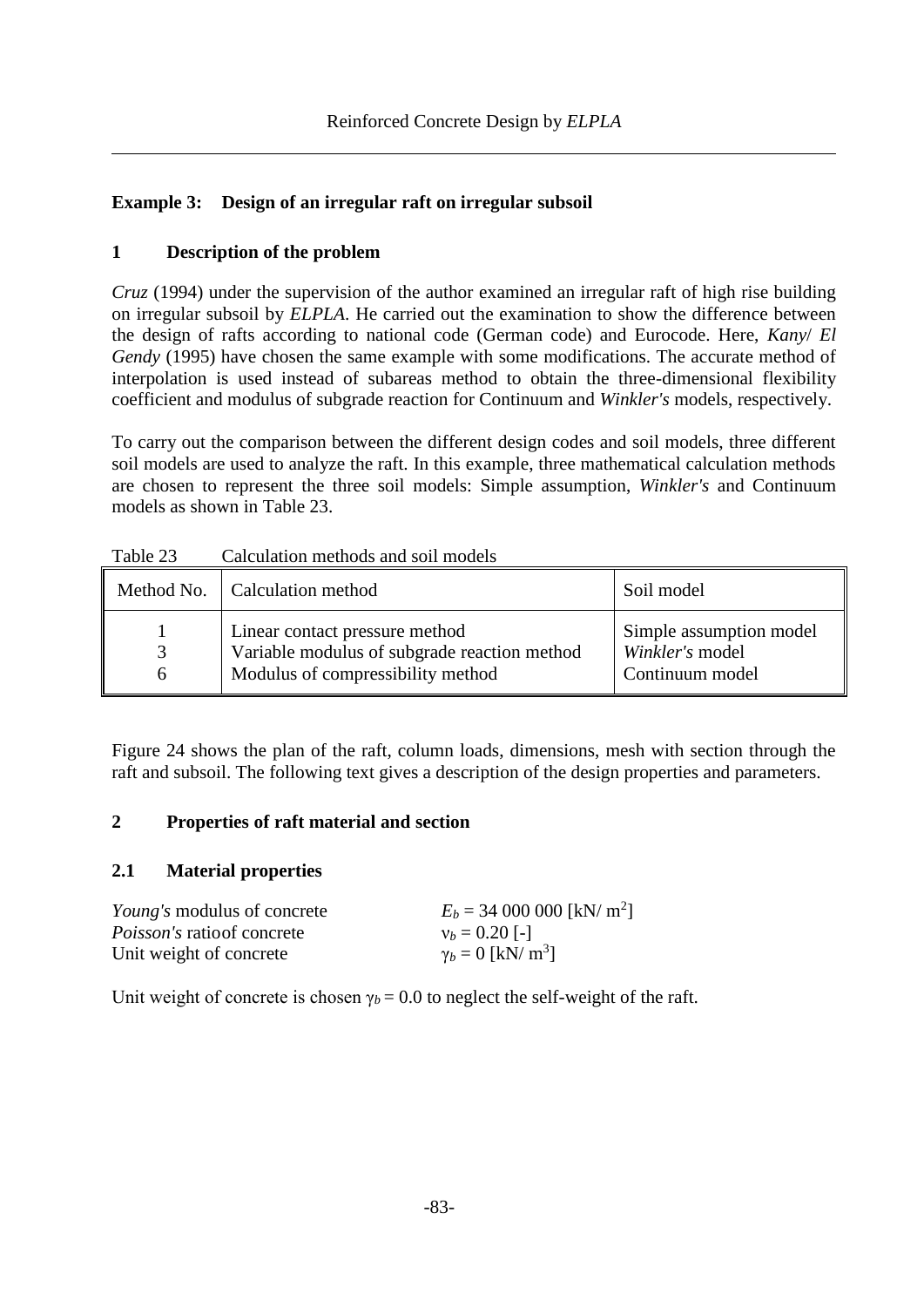

#### Reinforced Concrete Design by *ELPLA*

<span id="page-1-0"></span>Figure 24 a) Plan of the raft with column loads, dimensions and mesh b) Section through the raft and subsoil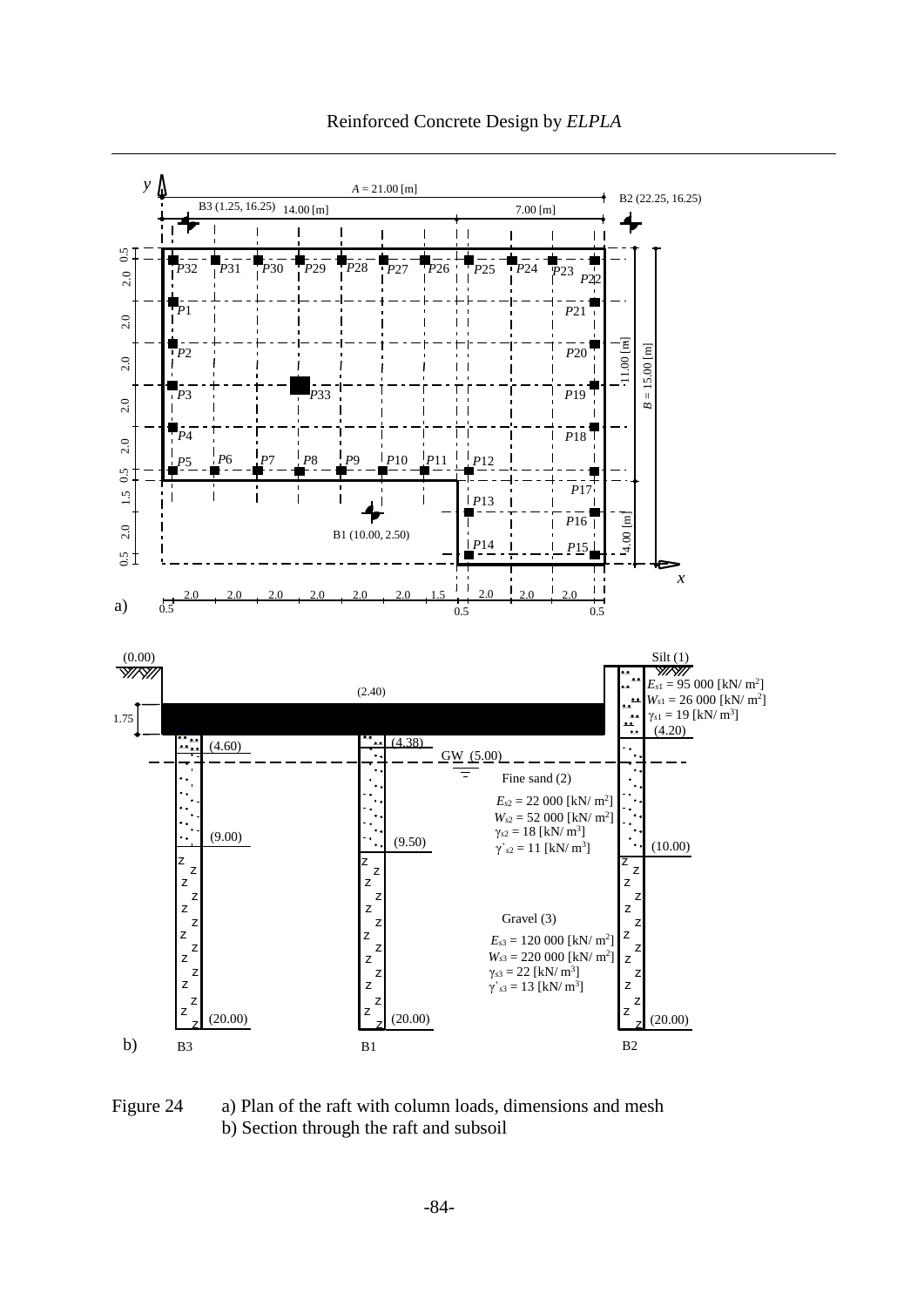#### **2.2 Section properties**

To carry out the comparison of the different codes and soil models, the raft thickness is chosen *t*  $= 1.75$  [m] for all soil models and design codes. The raft section has the following parameters:

| Width of the section to be designed | $b = 1.0$                                         | $\lceil m \rceil$ |
|-------------------------------------|---------------------------------------------------|-------------------|
| Section thickness                   | $t = 1.75$                                        | $\lceil m \rceil$ |
| Concrete cover $+1/2$ bar diameter  | $c=5$                                             | [cm]              |
| Effective depth of the section      | $d = t - c = 1.70$                                | $\lceil m \rceil$ |
| Steel bar diameter                  | $\Phi = 25$                                       | [mm]              |
| Minimum area of steel               | $A_s min = 6 \Phi 25 = 29.5$ [cm <sup>2</sup> /m] |                   |

#### **3 Soil properties**

Three boring logs characterize the soil under the raft. Each boring has three layers with different materials as shown in [Table 24](#page-2-0) and [Figure 24.](#page-1-0) *Poisson's* ratio is constant for all the soil layers. The effect of reloading is taken into account. The general soil parameters are:

| <i>Poisson's</i> ratio of the soil layers                  | $v_s = 0.25$     |
|------------------------------------------------------------|------------------|
| Settlement reduction factor for sand according to DIN 4019 | $\alpha = 0.66$  |
| Level of foundation depth underground surface              | $d_f = 4.15$ [m] |

<span id="page-2-0"></span>

| Layer<br>No. | Type of<br>soil | Depth of<br>layer under | Modulus of compressibility  | of the soil for             | Unit weight<br>above             | Unit weight<br>under                         |
|--------------|-----------------|-------------------------|-----------------------------|-----------------------------|----------------------------------|----------------------------------------------|
|              |                 | the ground<br>surface   | Loading                     | Reloading                   | ground<br>water                  | ground<br>water                              |
|              |                 | $z$ [m]                 | $E_s$ [kN/ m <sup>2</sup> ] | $W_s$ [kN/ m <sup>2</sup> ] | $\gamma_s$ [kN/ m <sup>3</sup> ] | $\gamma'$ <sub>s</sub> [kN/ m <sup>3</sup> ] |
|              | Silt            | 4.38/4.2/4.6            | 9 5 0 0                     | 26 000                      | 19                               |                                              |
| 2            | Fine sand       | 9.5/10.0/9.0            | 22 000                      | 52 000                      | 18                               | 11                                           |
| 3            | Gravel          | 20.0                    | 120 000                     | 220 000                     | 22                               | 13                                           |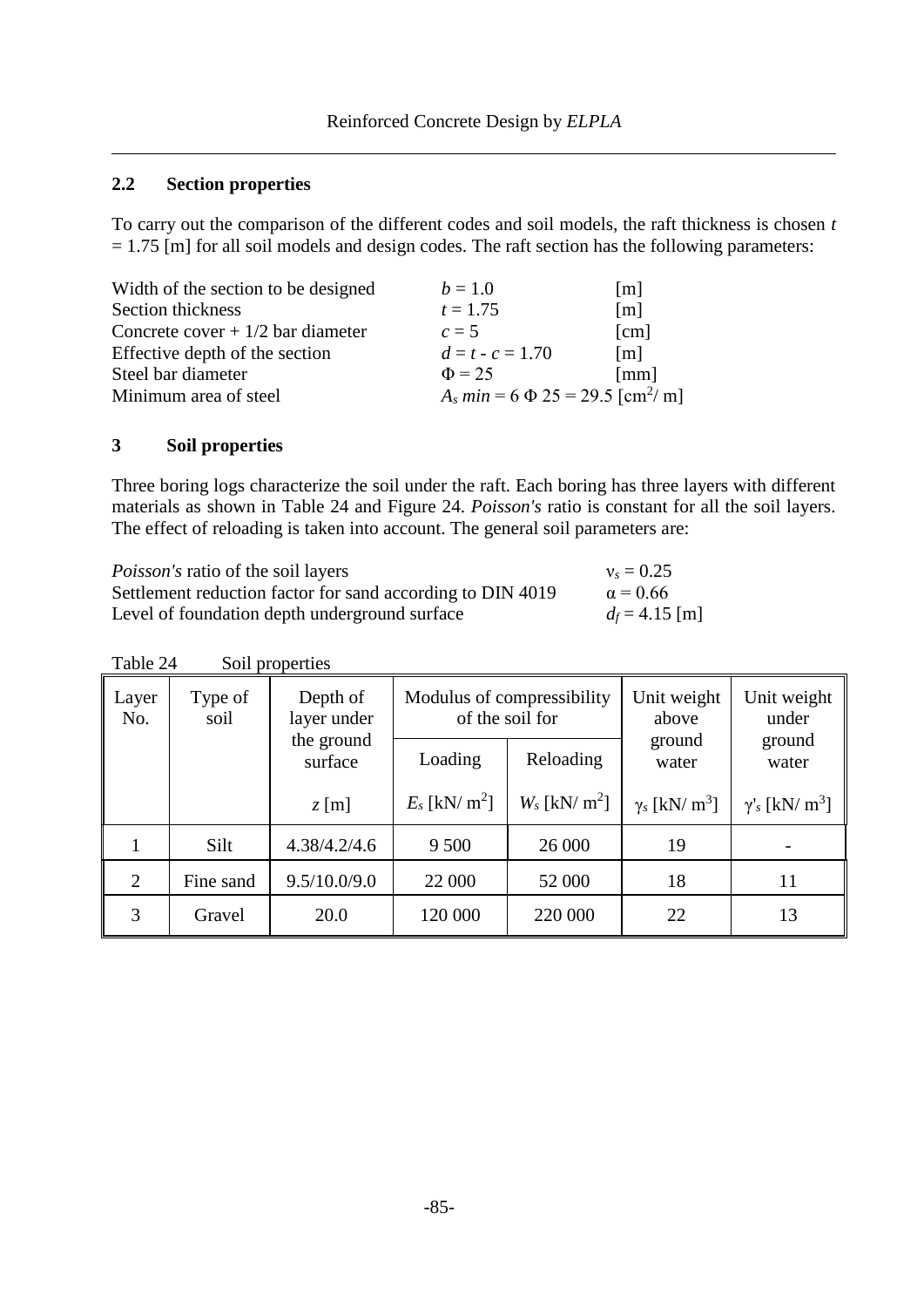#### **4 Loads on the raft**

The raft carries 33 column loads as shown in [Figure 24.](#page-1-0) The ratio of dead to live loads  $N_{gk}$ / $N_{gk}$ by the analysis is 70 [%]/ 30 [%]. [Table 25](#page-3-0) shows the raft loads according to DIN 1045 and EC 2. To obtain the results according to EC 2, the analysis of the raft may be carried out once for both codes due to the given loads. Then the results are multiplied by a global factor of safety  $\gamma$  = 1.395, which may be obtained through the following relation

$$
N_{sd} = N_{gk} + N_{qk} = \gamma_g \times G_k + \gamma_q \times Q_k = 1.35 (0.7 \times P) + 1.5 (0.3 \times P) = 1.395 P
$$

where:

- *Nsd* Design value of action
- *P* Given column load
- *γ<sub>g</sub>* Partial factor for dead action,  $γ_g = 1.35$
- γ*<sup>q</sup>* Partial factor for live action, γ*<sup>q</sup>* = 1.5
- $G_k$  Given dead load,  $N_{gk} = 0.7 \times P$
- $Q_k$  Given live load,  $N_{qk} = 0.3 \times P$
- $N_{gk}$  Factored dead load,  $N_{gk} = 0.7 \times P$
- *N*<sup>*qk*</sup> Factored live load,  $N_{qk} = 0.3 \times P$

| Column No.                         | Given<br>column<br>load | Dead<br>load<br>70 [%] $N$ |            | $N_{gk} = \gamma_g G_k$<br>$(\gamma_g = 1.35)$ | $N_{qk} = \gamma_q Q_k$<br>$(\gamma_q = 1.50)$ | $N_{sd} =$<br>$N_{gk}+N_{qk}$ |
|------------------------------------|-------------------------|----------------------------|------------|------------------------------------------------|------------------------------------------------|-------------------------------|
|                                    | $N$ [kN]                | $G_k$ [kN]                 | $Q_k$ [kN] | [kN]                                           | [kN]                                           | [kN]                          |
| P <sub>22</sub> , P <sub>32</sub>  | 980                     | 686                        | 294        | 926                                            | 441                                            | 1367                          |
| P23 to P31                         | 1350                    | 945                        | 405        | 1276                                           | 608                                            | 1883                          |
| P <sub>16</sub> to P <sub>21</sub> | 1380                    | 966                        | 414        | 1304                                           | 621                                            | 1925                          |
| P <sub>14</sub> , P <sub>15</sub>  | 1150                    | 805                        | 345        | 1087                                           | 518                                            | 1604                          |
| P13                                | 1000                    | 700                        | 300        | 945                                            | 450                                            | 1395                          |
| P1 to P4, P12                      | 1250                    | 875                        | 375        | 1181                                           | 563                                            | 1744                          |
| P6 to P11                          | 1200                    | 840                        | 360        | 1134                                           | 540                                            | 1674                          |
| P <sub>5</sub>                     | 990                     | 693                        | 297        | 936                                            | 446                                            | 1381                          |
| P33                                | 10490                   | 7343                       | 3147       | 9913                                           | 4720                                           | 14634                         |

<span id="page-3-0"></span>Table 25 Loads on the raft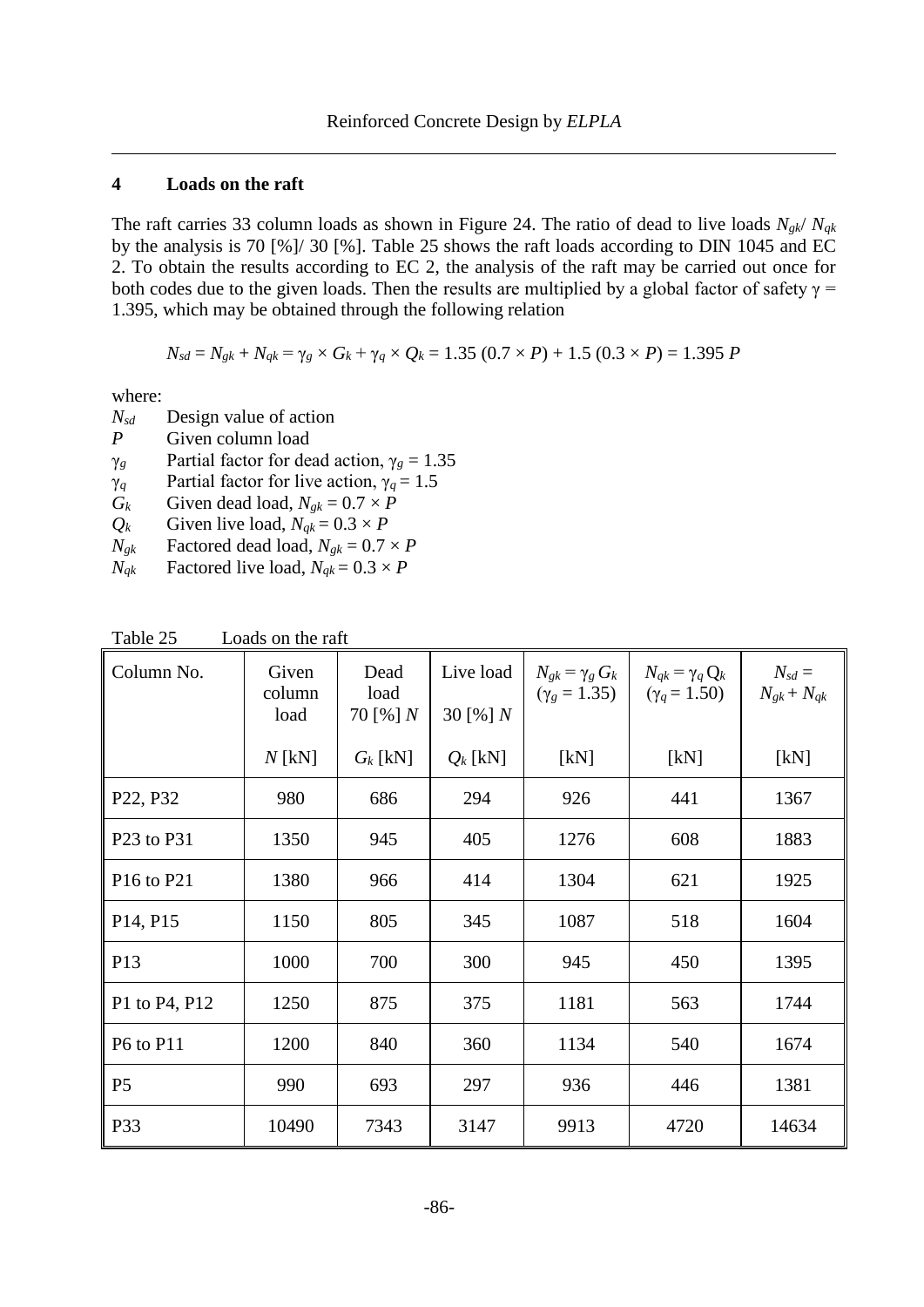## **5 Analysis of the raft**

The raft is subdivided into 106 elements. Then, the analysis of the raft according to both the two codes DIN 1045 and EC 2 is carried out by *ELPLA*. The system of linear equations of the Continuum model is solved by iteration (method 6). The maximum difference between the soil settlement *s* [cm] and the raft deflection *w* [cm] is considered as an accuracy number. In this example, the accuracy is chosen  $\varepsilon = 0.001$  [cm]. Because the raft is subdivided into a mesh of coarse finite elements, representing the column load by a loaded area instead of point load is not necessary.

## **Determination of main modulus of subgrade reaction** *ksm* **for the three boring logs**

Main modulus *ksm* for each boring log should be determined. Each modulus is corresponding to one of the soil boring logs and is calculated from the elastic materials of that boring. The main moduli of subgrade reactions *ksm* for the three boring logs are:

 $k_{sm1}$  = 12936 [kN/ m<sup>3</sup>]  $k_{\text{sm2}} = 12799 \text{ [kN/m}^3\text{]}$  $k_{\text{sm3}} = 13109 \text{ [kN/m}^3\text{]}$ 

## **Determination of variable modulus of subgrade reaction** *ks.i*

According to *Kany*/ *El Gendy* (1995), the raft area is divided into three region types as shown in [Figure 25.](#page-5-0)

## Type I

This region is a triangular region. The three boring logs B1 to B3 confine that region. The modulus *ks.i* for a node inside the triangular region can be determined by interpolation through the values of *ksm* for the three boring logs

## Type II

One or more sides of the raft and two boring logs confine this region (regions of B1 and B2, B1 and B3). Assuming a linear interpolation between the values of *ksm* for the two boring logs can obtain the modulus *ks.i* for a node *i* inside this region

## Type III

One or more sides of the raft and one boring confine this region. The modulus *ks.i* for a node inside this region is equal to the modulus of that boring. For the considered raft, the regions of type III are outside the raft area

[Figure 26](#page-5-1) shows the calculated variable modulus of subgrade reaction *ks.i* according to the interpolation method. In a similar way to the previous solution for *Winkler's* model, the threedimensional coefficient of flexibility can be determined for Continuum model.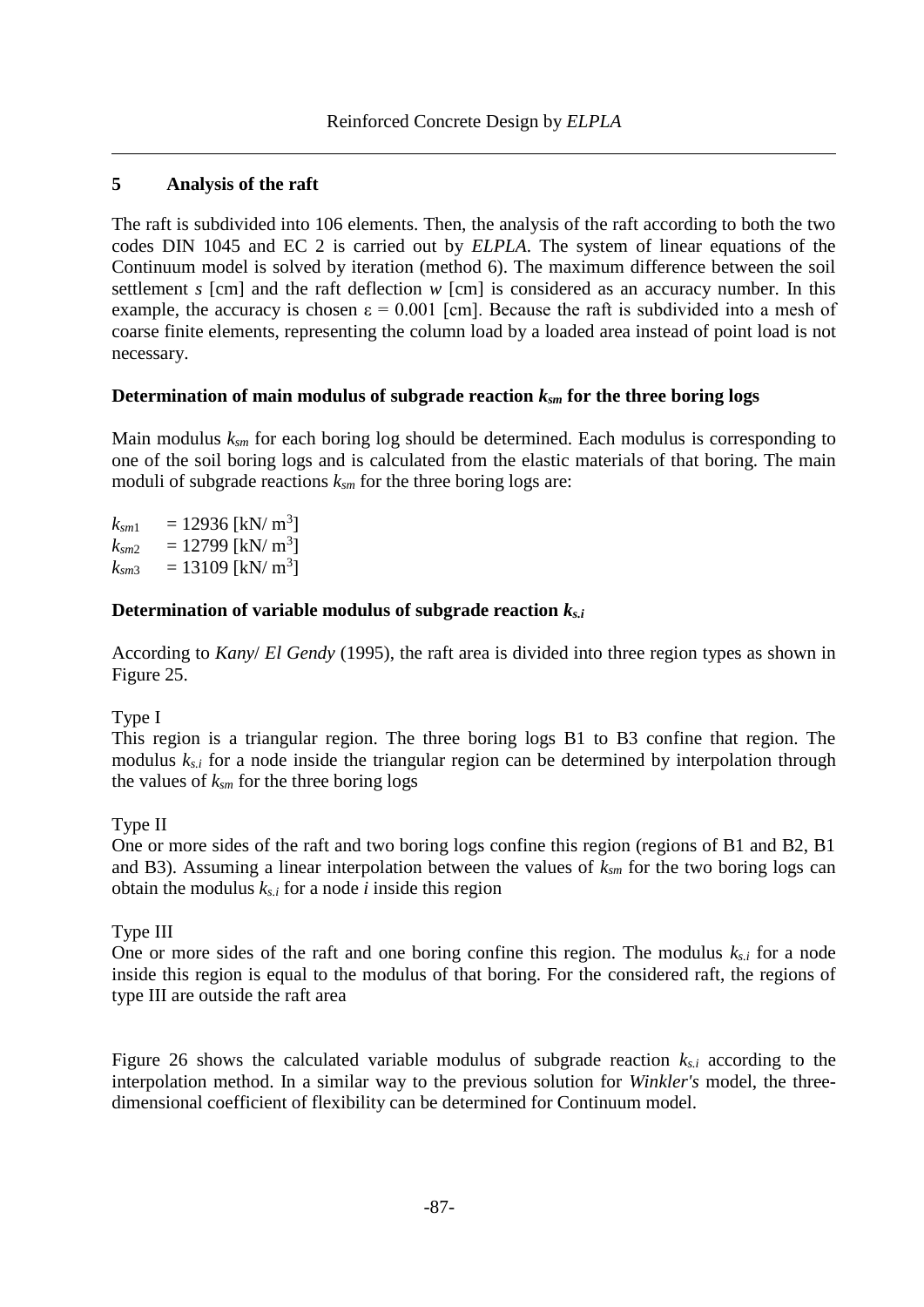

Reinforced Concrete Design by *ELPLA*

<span id="page-5-0"></span>Figure 25 Boring locations and region types I, II and III



<span id="page-5-1"></span>Figure 26 Contour lines for variable modulus of subgrade reaction  $k_s$  [kN/ m<sup>3</sup>]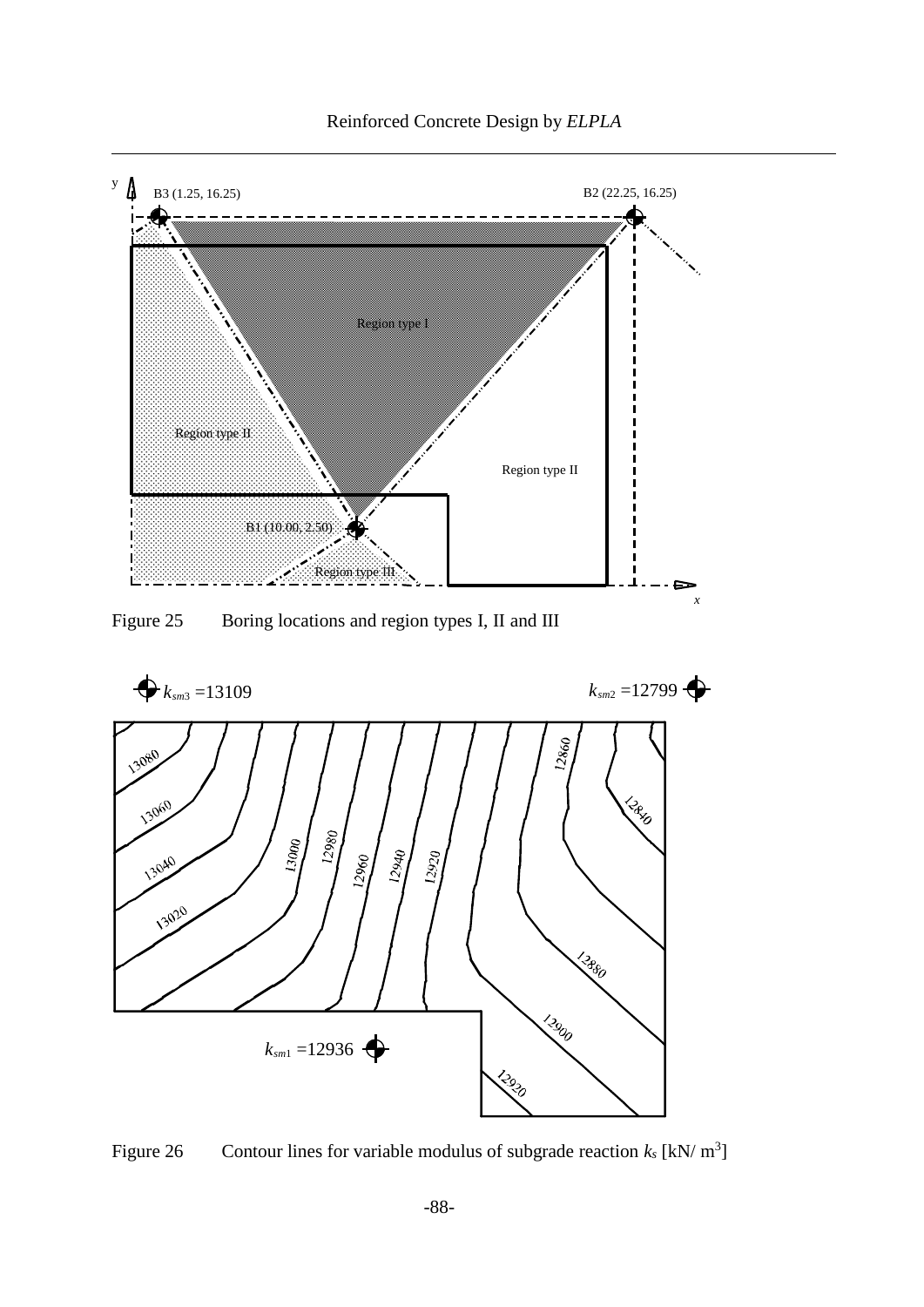#### **Definition of the critical sections**

Two critical sections in *x*- and *y*-directions passing through the heavy loaded column P33 are considered as shown in [Figure 27.](#page-6-0) In this example, the design is carried out only for the critical sections *x-x* and *y-y* in detail. [Figure 28](#page-8-0) to 29 and [Table 26](#page-7-0) show the contact pressure under the column  $\sigma_0$ , field moment  $m_f$  and the column moment  $m_c$  at the critical sections *x-x* and *y-y* by application of different soil models. For the codes DIN 1045 and EC 2, the sections are designed to resist the bending moment and punching shear. Then, the required reinforcement is obtained. Finally, a comparison of the results of the two codes and soil models is presented.



<span id="page-6-0"></span>Figure 27 Definition of critical sections in *x*- and *y*-directions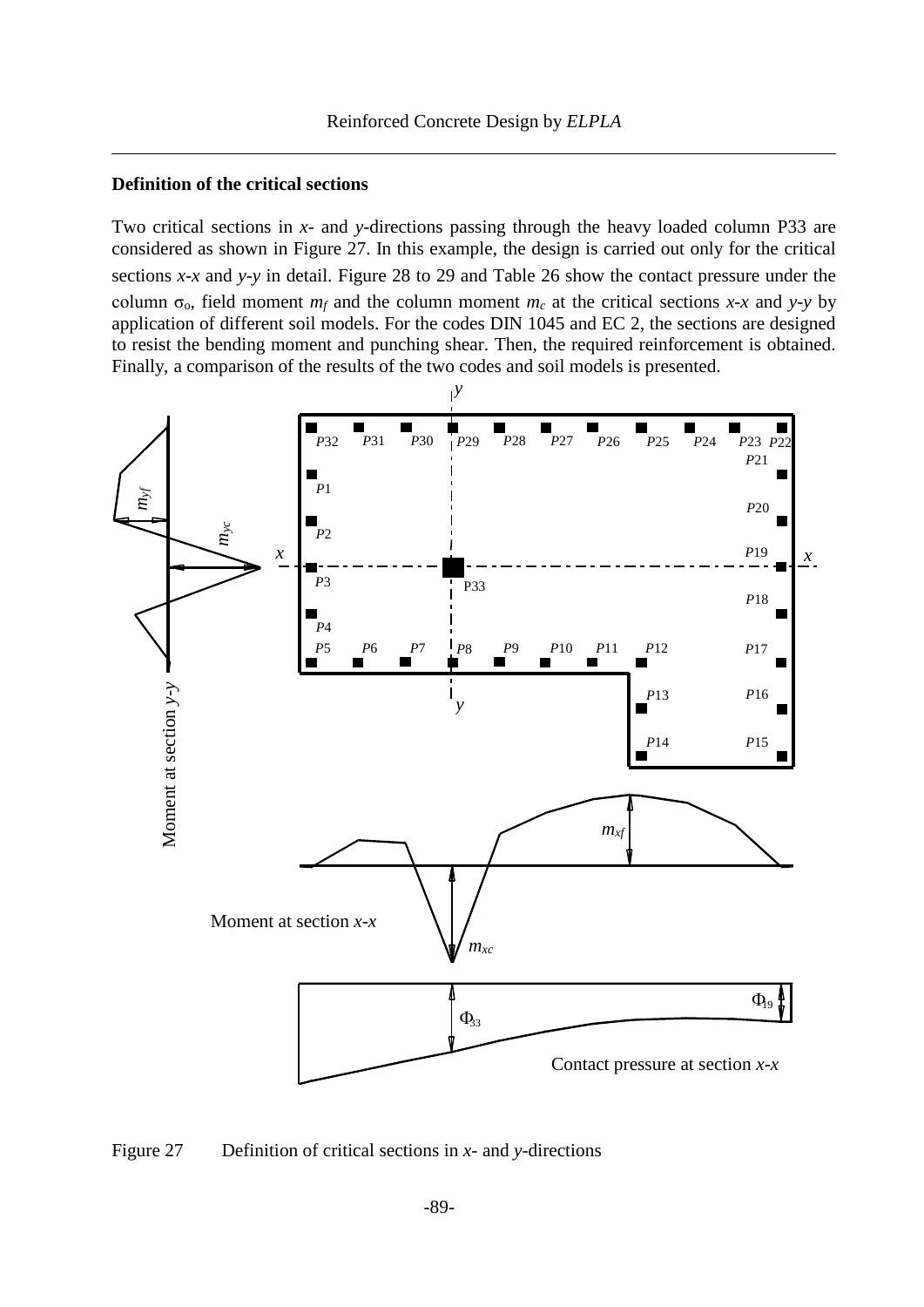<span id="page-7-0"></span>

| Table 26                | Contact pressure $\sigma_0$ under the column, field moment $m_f$ and column moment $m_c$ |                                          |                        |                           |              |                          |              |         |
|-------------------------|------------------------------------------------------------------------------------------|------------------------------------------|------------------------|---------------------------|--------------|--------------------------|--------------|---------|
|                         | at the critical sections $x$ -x and $y$ -y by application of different soil models       |                                          |                        |                           |              |                          |              |         |
| Soil model              |                                                                                          | Contact pressure<br>[kN/m <sup>2</sup> ] |                        | Column moment<br>[kN.m/m] |              | Field moment<br>[kN.m/m] |              |         |
|                         |                                                                                          | $\sigma_{33}$                            | $\sigma$ <sub>19</sub> | $m_{xc}$                  | $m_{\rm vc}$ | $m_{xf}$                 | $m_{\rm vf}$ |         |
| Simple assumption model |                                                                                          | $\overline{1}$                           | 221                    | 145                       | 1444         | 1424                     | $-2182$      | $-1137$ |
| Winkler's model         |                                                                                          | 3                                        | 217                    | 164                       | 1827         | 1527                     | $-1728$      | $-1026$ |
| Continuum model         |                                                                                          | 6                                        | 181                    | 159                       | 2320         | 1866                     | $-1292$      | $-694$  |

## Reinforced Concrete Design by *ELPLA*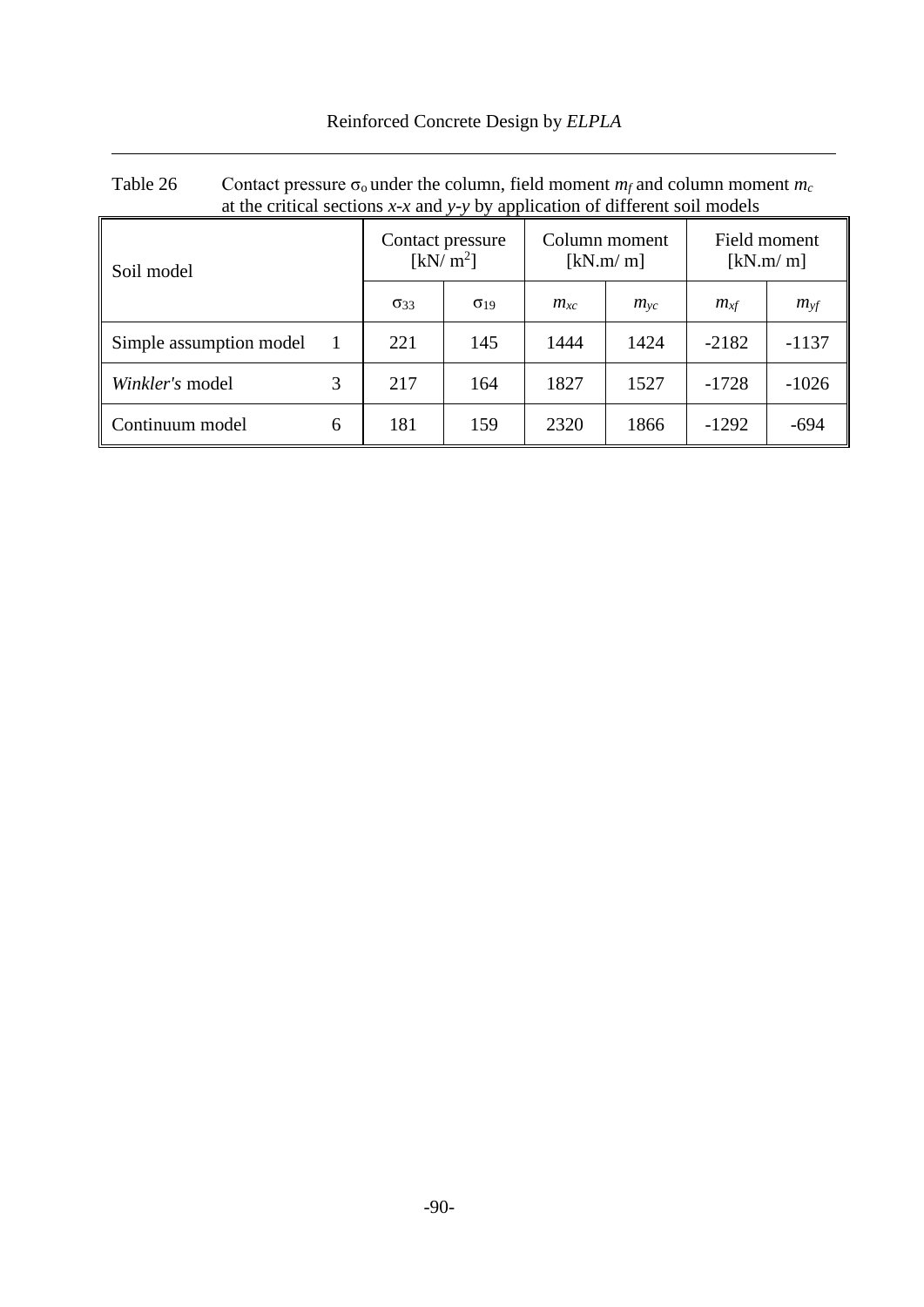

<span id="page-8-0"></span>

c) Contact pressure  $q$  [kN/ m<sup>2</sup>] at section *x*-*x*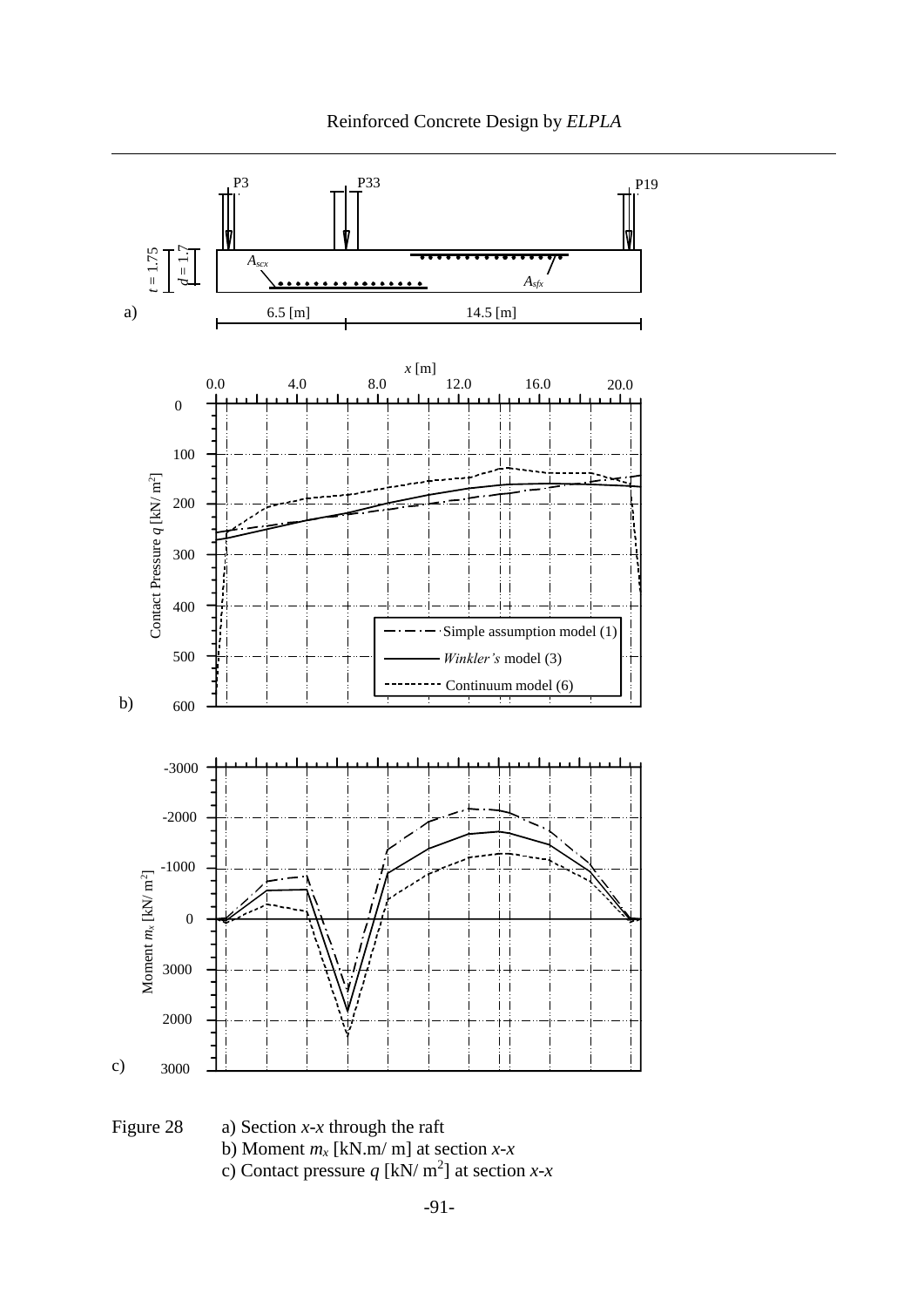

Figure 29 a) Section *y-y* through the raft b) Moment *m<sup>y</sup>* [kN.m/ m] at section *y-y* c) Contact pressure  $q$  [kN/ m<sup>2</sup>] at section *y*-*y*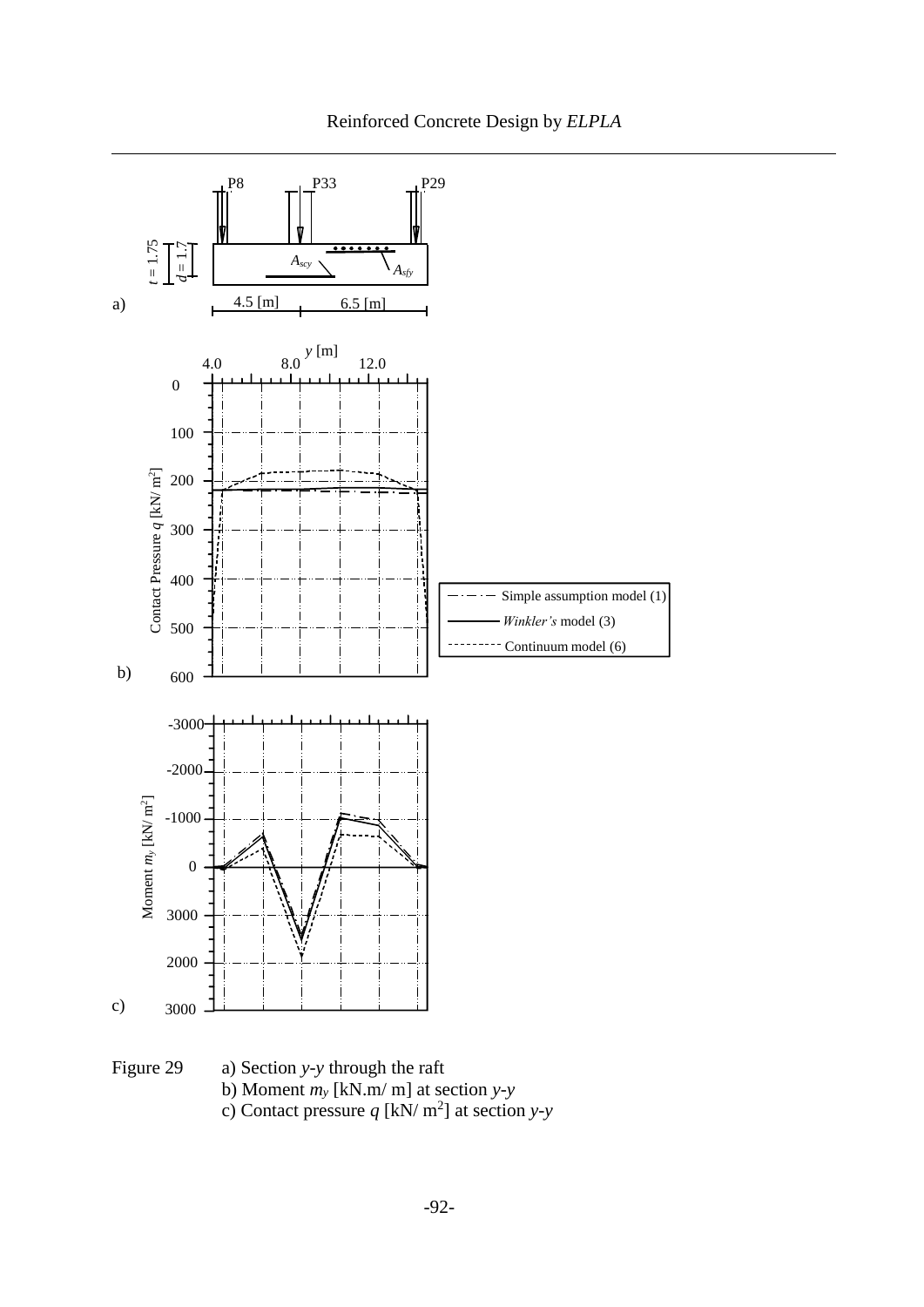## **6 Design for EC 2**

## **6.1 Design for flexure moment**

## **Material**

| Concrete grade                                           | $C$ 30/37                                                         |
|----------------------------------------------------------|-------------------------------------------------------------------|
| Steel grade                                              | <b>BSt 500</b>                                                    |
| Characteristic compressive cylinder strength of concrete | $f_{ck} = 30$ [MN/ m <sup>2</sup> ]                               |
| Characteristic tensile yield strength of reinforcement   | $f_{\rm vk} = f_{\rm v} = 500$ [MN/ m <sup>2</sup> ]              |
| Partial safety factor for concrete strength              | $\gamma_c = 1.5$                                                  |
| Design concrete compressive strength                     | $f_{cd} = f_{ck}/\gamma_c = 30/1.5 = 20$ [MN/ m <sup>2</sup> ]    |
| Partial safety factor for steel strength                 | $\gamma_s = 1.15$                                                 |
| Design tensile yield strength of reinforcing steel       | $f_{vd} = f_{vk}/\gamma_s = 500/1.15 = 435$ [MN/ m <sup>2</sup> ] |

## **Factored moment**

| Total load factor for both dead and live loads | $\gamma = 1.395$        |
|------------------------------------------------|-------------------------|
| Factored column moment                         | $M_{sd} = \gamma m_c$   |
| Factored field moment                          | $M_{sd}$ = $\gamma m_f$ |
|                                                |                         |

## **Geometry**

| Effective depth of the section      | $d = 1.7$ [m] |
|-------------------------------------|---------------|
| Width of the section to be designed | $b = 1.0$ [m] |

## **Determination of tension reinforcement**

The design of sections is carried out for EC 2 in table forms. [Table 27](#page-11-0) to [Table 30](#page-12-0) show the design of sections *x-x* and *y-y*.

The normalized design moment μ*sd* is

$$
\mu_{sd} = \frac{M_{sd}}{bd^2 (0.85 f_{cd})}
$$

$$
\mu_{sd} = \frac{M_{sd}}{1.0 \times 1.7^2 (0.85 \times 20)} = 0.0204 M_{sd}
$$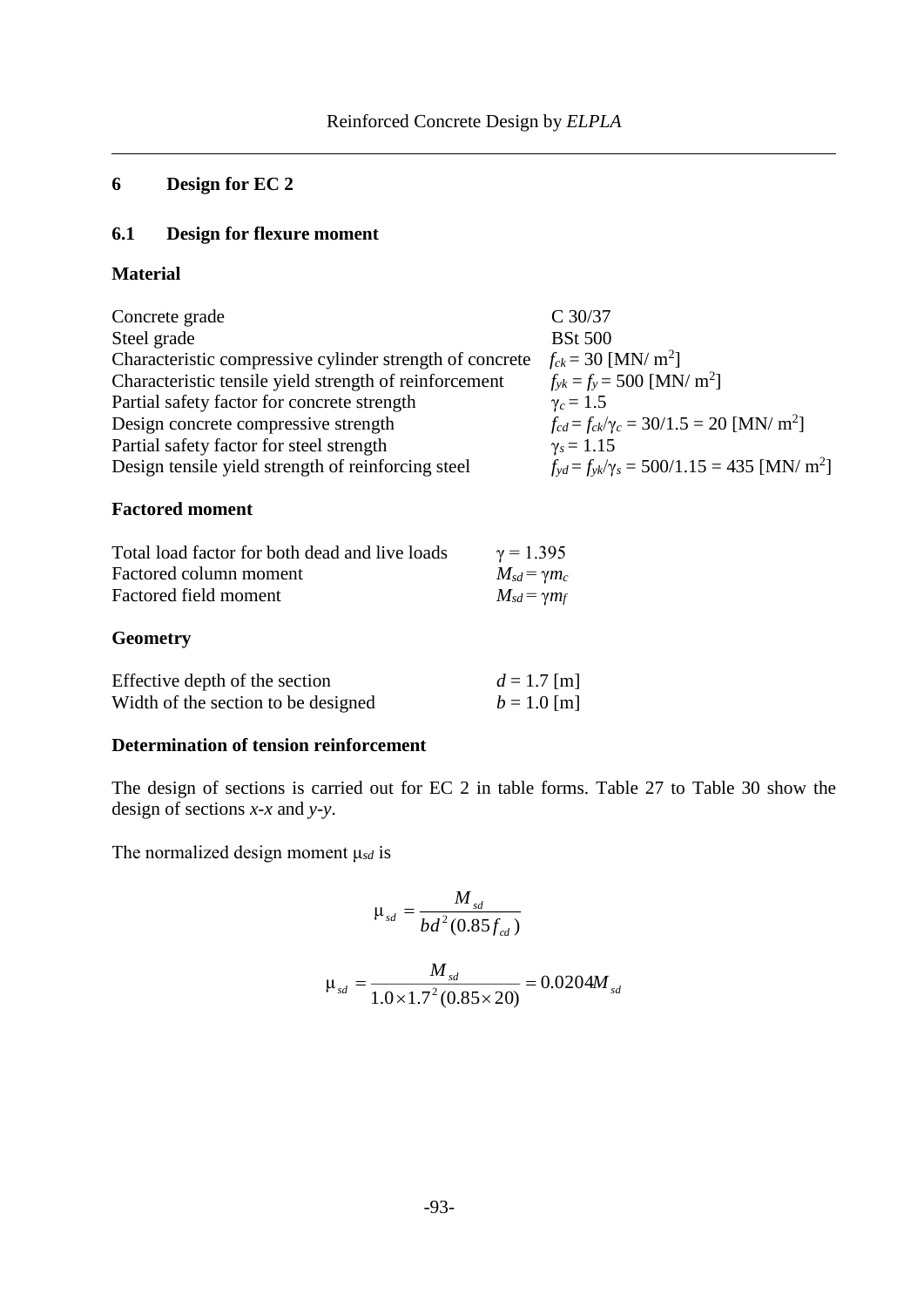The normalized steel ratio ω is

$$
\omega = 1 - \sqrt{1 - 2\mu_{sd}}
$$

$$
\omega = 1 - \sqrt{1 - 2 \times 0.0204 M_{sd}} = 1 - \sqrt{1 - 0.0408 M_{sd}}
$$

The required area of steel reinforcement per meter *A<sup>s</sup>* is

$$
A_s = \omega \left( \frac{(0.85 f_{cd})bd}{f_{yd}} \right)
$$

$$
A_s = \omega \left( \frac{(0.85 \times 20) \times 1.0 \times 1.7}{435} \right) = 0.0664368 \omega \left[ m^2 / m \right]
$$

$$
A_s = 664.368\,\mathrm{m} \, \mathrm{cm}^2/\,\mathrm{m}
$$

<span id="page-11-0"></span>

| Table 27 | Required bottom reinforcement under the column $A_{src}$ for different soil models |
|----------|------------------------------------------------------------------------------------|
|          | (section $x-x$ )                                                                   |

| Soil model              |   | $M_{sd}$<br>[MN.m/m] | $\mu_{sd}$ | $\omega$ | $A_{sxc}$<br>[cm <sup>2</sup> / m] |
|-------------------------|---|----------------------|------------|----------|------------------------------------|
| Simple assumption model |   | 2.014                | 0.041      | 0.042    | 27.89                              |
| Winkler's model         |   | 2.549                | 0.052      | 0.053    | 35.50                              |
| Continuum model         | 6 | 3.236                | 0.066      | 0.068    | 45.40                              |

Table 28 Required top reinforcement in the field  $A_{sxf}$  for different soil models (section *x-x*)

| $\text{S}\text{C}\text{C}\text{C}\text{C}\text{C}\text{C}\text{C}$ |   |                      |            |          |                                   |
|--------------------------------------------------------------------|---|----------------------|------------|----------|-----------------------------------|
| Soil model                                                         |   | $M_{sd}$<br>[MN.m/m] | $\mu_{sd}$ | $\omega$ | $A_{sxf}$<br>[cm <sup>2</sup> /m] |
| Simple assumption model                                            |   | 3.044                | 0.062      | 0.064    | 42.62                             |
| Winkler's model                                                    |   | 2.411                | 0.049      | 0.050    | 33.52                             |
| Continuum model                                                    | 6 | 1.802                | 0.037      | 0.038    | 24.89                             |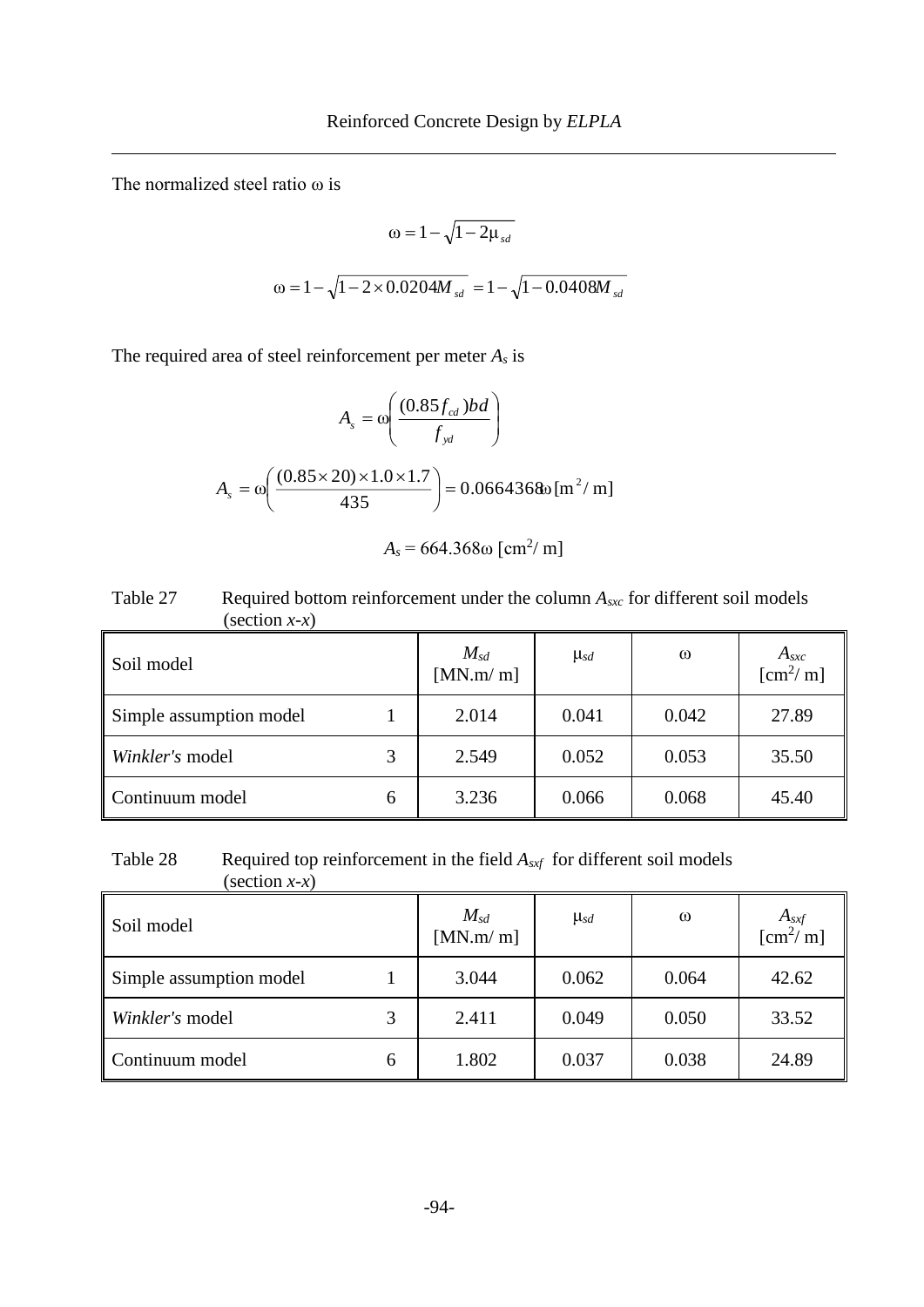| $\left( \text{section } y \text{-} y \right)$ |   |                      |            |          |                                           |
|-----------------------------------------------|---|----------------------|------------|----------|-------------------------------------------|
| Soil model                                    |   | $M_{sd}$<br>[MN.m/m] | $\mu_{sd}$ | $\omega$ | $A_{\text{syc}}$<br>[cm <sup>2</sup> / m] |
| Simple assumption model                       |   | 1.987                | 0.041      | 0.041    | 27.49                                     |
| Winkler's model                               | 3 | 2.130                | 0.044      | 0.044    | 29.53                                     |
| Continuum model                               | 6 | 2.603                | 0.053      | 0.055    | 36.27                                     |

# Table 29 Required bottom reinforcement under the column  $A_{*yc*}$  for different soil models

## <span id="page-12-0"></span>Table 30 Required top reinforcement in the field *Asyf* for different soil models

| $\text{(section } y-y\text{)}$ |   |                      |            |          |                                    |
|--------------------------------|---|----------------------|------------|----------|------------------------------------|
| Soil model                     |   | $M_{sd}$<br>[MN.m/m] | $\mu_{sd}$ | $\omega$ | $A_{syf}$<br>[cm <sup>2</sup> / m] |
| Simple assumption model        |   | 1.586                | 0.032      | 0.033    | 21.86                              |
| Winkler's model                | 3 | 1.431                | 0.029      | 0.030    | 19.69                              |
| Continuum model                | 6 | 0.968                | 0.020      | 0.020    | 13.25                              |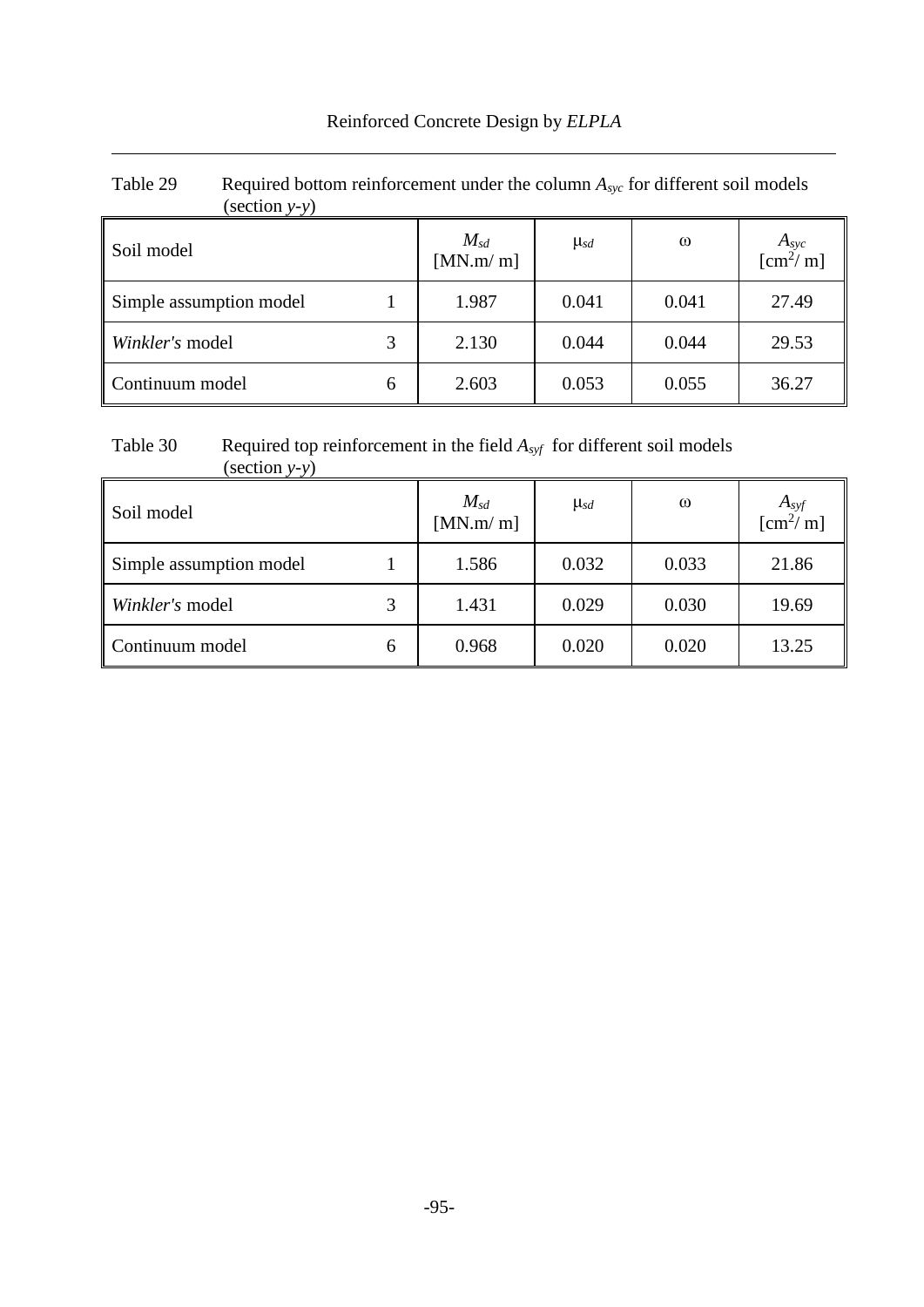## **Chosen reinforcement**

[Table 31](#page-13-0) and [Table 32](#page-13-1) show the number of steel bars under the column and in the field between columns at sections *x-x* and *y-y* considering different soil models. The chosen diameter of steel bars is  $\Phi = 25$  [mm].

| Soil model              |   | Chosen reinforcement                           |                                                |  |  |
|-------------------------|---|------------------------------------------------|------------------------------------------------|--|--|
|                         |   | Bottom Rft under the column<br>$A_{src}$       | Top <i>Rft</i> in the field<br>$A_{sxf}$       |  |  |
| Simple assumption model |   | <i>min</i> $A_s = 29.50$ [cm <sup>2</sup> / m] | $9 \Phi 25 = 44.20$ [cm <sup>2</sup> / m]      |  |  |
| Winkler's model         | 3 | $8 \Phi 25 = 39.30$ [cm <sup>2</sup> /m]       | $7 \Phi 25 = 34.40$ [cm <sup>2</sup> / m]      |  |  |
| Continuum model         | 6 | $10 \Phi 25 = 49.10$ [cm <sup>2</sup> / m]     | <i>min</i> $A_s = 29.50$ [cm <sup>2</sup> / m] |  |  |

<span id="page-13-0"></span>Table 31 Chosen reinforcement at section *x-x* for different soil models

<span id="page-13-1"></span>

| Table 32 | Chosen reinforcement at section $y$ - $y$ for different soil models |  |
|----------|---------------------------------------------------------------------|--|
|          |                                                                     |  |

| Soil model              |   | Chosen reinforcement                                 |                                                |  |  |
|-------------------------|---|------------------------------------------------------|------------------------------------------------|--|--|
|                         |   | Bottom <i>Rft</i> under the column<br>$A_{\rm{svc}}$ | Top <i>Rft</i> in the field<br>$A_{svf}$       |  |  |
| Simple assumption model |   | <i>min</i> $A_s = 29.50$ [cm <sup>2</sup> / m]       | <i>min</i> $A_s = 29.50$ [cm <sup>2</sup> / m] |  |  |
| Winkler's model         | 3 | <i>min</i> $A_s = 29.50$ [cm <sup>2</sup> / m]       | <i>min</i> $A_s = 29.50$ [cm <sup>2</sup> / m] |  |  |
| Continuum model         | 6 | $8 \Phi 25 = 39.30$ [cm <sup>2</sup> / m]            | <i>min</i> $A_s = 29.50$ [cm <sup>2</sup> / m] |  |  |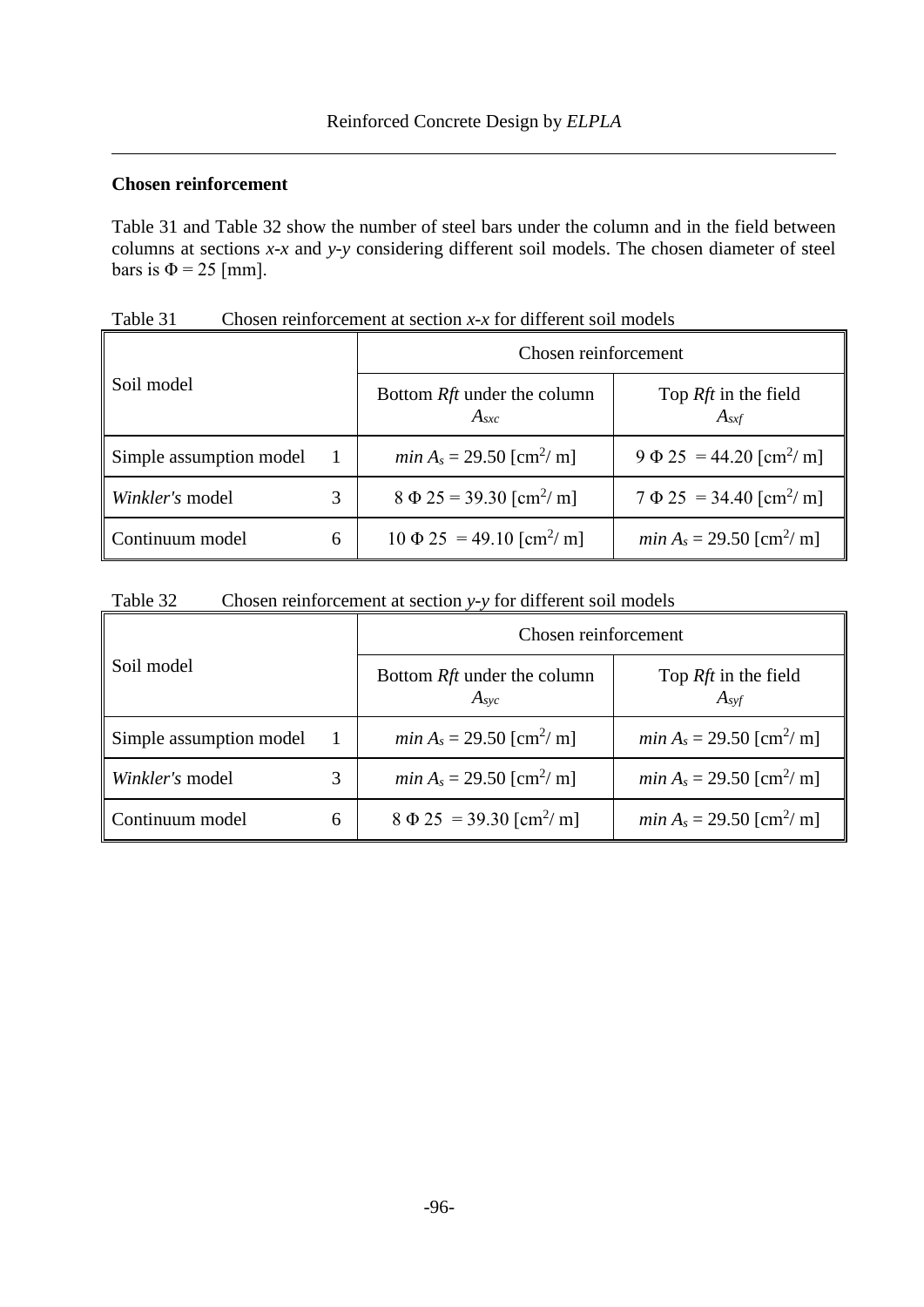## **6.2 Check for punching shear**

#### **6.2.1 Interior column (column P33)**

The critical punching shear section for interior columns is considered at column P33. The column dimensions are chosen to be 90/ 90 [cm]. The critical section for punching shear is at a distance  $r = 2.55$  [m] around the circumference of the column as shown in [Figure 30.](#page-14-0)



<span id="page-14-0"></span>Figure 30 Critical section for punching shear according to EC 2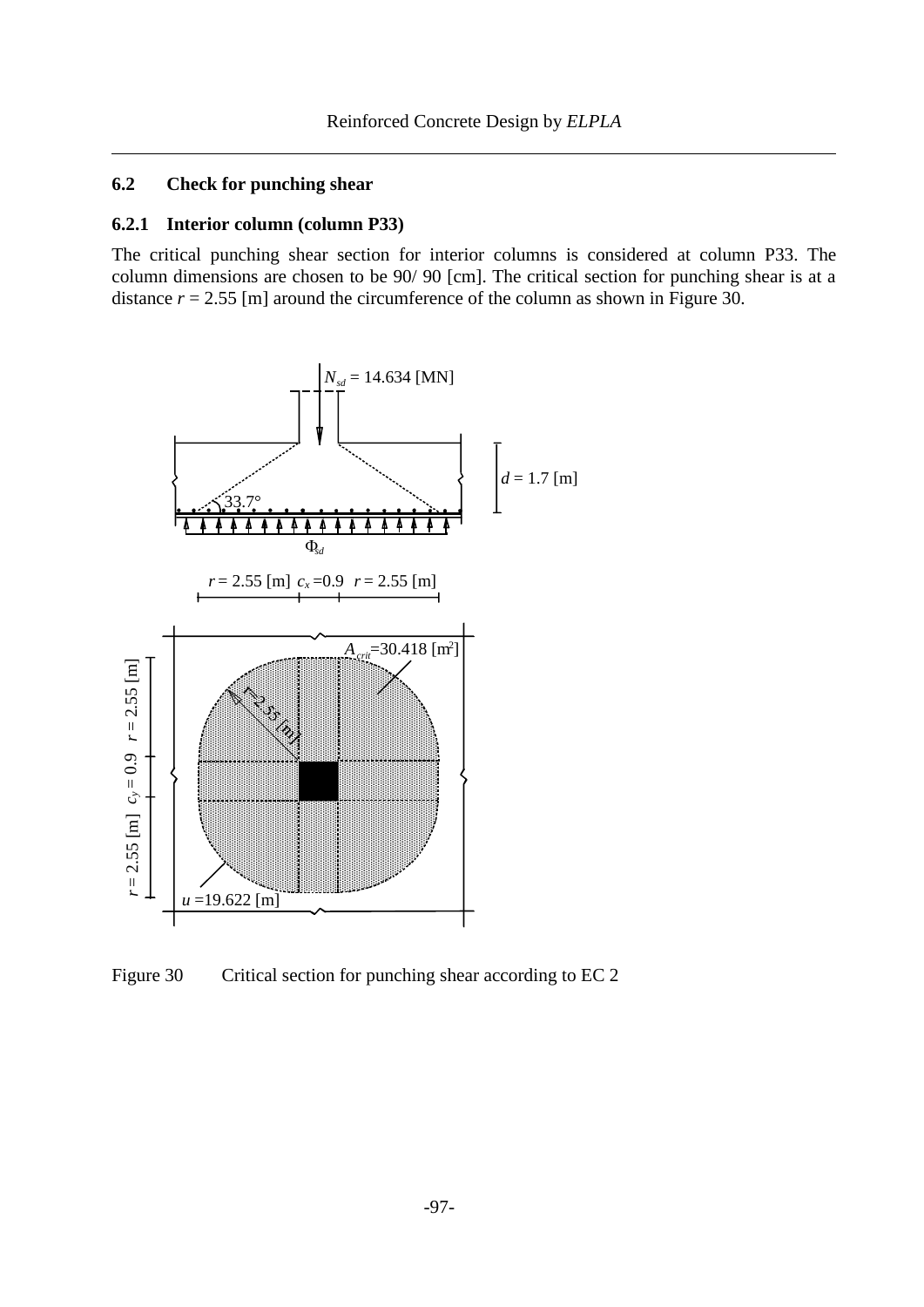#### **Geometry [\(Figure 30\)](#page-14-0)**

Effective depth of the section  $d = d_x = d_y = 1.70$  [m] Column side  $c_x = c_y = 0.9$  [m] Distance of critical punching section from circumference of the column  $r = 1.5 d = 1.5 \times 1.70 = 2.55$  [m] Area of critical punching shear section  $A_{crit} = c_x^2 + 4 r c_x + \pi r^2 = (0.9)^2 + 4 \times 2.55 \times 0.9 + \pi 2.55^2 = 30.418$  [m<sup>2</sup>] Perimeter of critical punching shear section  $u_{crit} = 4 c_x + 2 \pi r = 4 \times 0.9 + 2 \pi 2.55 = 19.622$  [m] Width of punching section  $b_x = b_y = c_x + 2 r = 0.9 + 2 \times 2.55 = 6.0$  [m] Correction factor for interior column  $\beta = 1.15$ Coefficient for consideration of the slab thickness  $k = 1.6 - d = 1.6 - 1.70 = -0.1 < 1.0$  [m] *k* is taken 1.0 [m] Steel ratio  $\rho_{1x} = A_{sx}/(b_y \, d_x) = (A_{sxc} \times 10^{-4})/(1.70) = 0.0000588 \, A_{sxc}$ Steel ratio  $\rho_{1y} = A_{sy}/(b_x \, d_y) = (A_{syc} \times 10^{-4})/(1.70) = 0.0000588 \, A_{syc}$ Steel ratio  $\rho_1 = (\rho_{1x} \rho_{1y})^{1/2} = 0.0000588 (A_{\text{src}} A_{\text{sys}})^{1/2}$ 

#### **Loads and stresses**

Total load factor for both dead and live loads  $\gamma = 1.395$ Column load *N* = 10490 [kN] = 10.49 [MN] Factored column load  $N_{sd} = \gamma N = 1.395 \times 10.49 = 14.634$  [MN] Factored upward soil pressure under the column  $\sigma_{sd} = \gamma \sigma_0$ Main value of shear strength for concrete C 30/37 according to Table 1  $\tau_{Rd} = 1.2 \times 0.28 = 0.336$  [MN/m]

#### **Check for section capacity**

The punching force at ultimate design load *VSd* is

 $V_{Sd} = N_{sd} - σ_{Sd} A_{crit}$ *V<sub>Sd</sub>* = 14.634 – 30.418 σ<sub>*Sd*</sub> [MN]</sub>

The design value of the applied shear ν*Sd* is

$$
v_{Sd} = \frac{V_{Sd} \beta}{u_{crit}}
$$

$$
v_{Sd} = \frac{(14.634 - 30.418\sigma_{Sd})1.15}{19.622} = 0.858 - 1.783\sigma_{Sd}
$$
 [MN/m]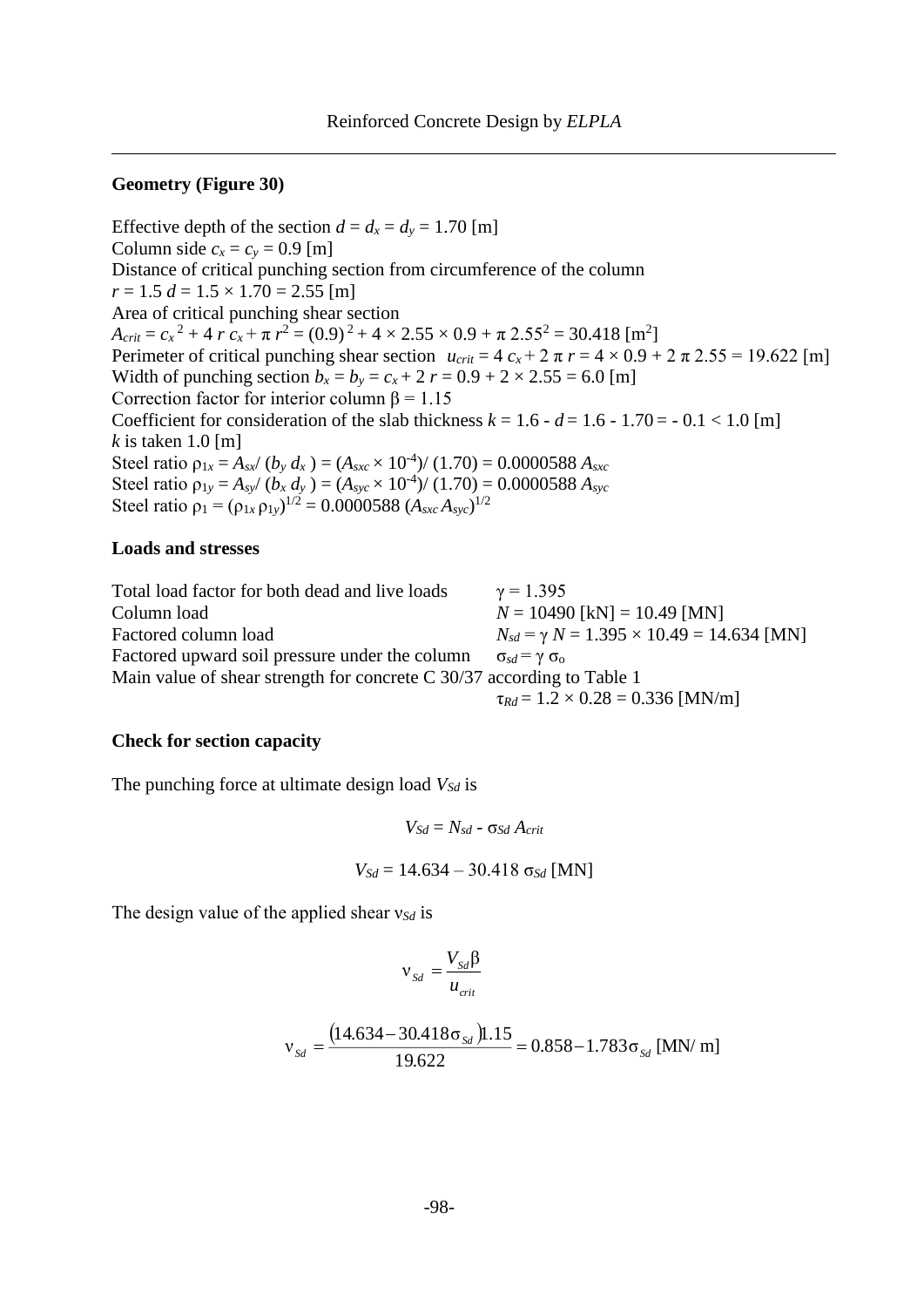Design shear resistance from concrete alone ν*Rd*<sup>1</sup> is

$$
v_{Rd1} = \tau_{Rd} k (1.2 + 40p_1) d
$$
  

$$
v_{Rd1} = 0.336 \times 1.0(1.2 + 40 \times 0.0000588 \sqrt{A_{xx} A_{sys}}) 1.7
$$
  

$$
v_{Rd1} = 0.68544 + 0.001344 \sqrt{A_{xx} A_{sys}} [MN/m]
$$

[Table 33](#page-16-0) shows the check of punching shear for the interior column P33 by application of different soil models where for all soil models  $v_{sd} < v_{Rd1}$ . Therefore, the section is safe for punching shear.

<span id="page-16-0"></span>Table 33 Check of punching shear for the interior column P33 by application of different soil models

| Soil model              | $\sigma_{sd}$<br>[MN/m <sup>2</sup> ] | $(A_{\rm{src}} A_{\rm{src}})^{1/2}$<br>$\mathrm{[cm^2/m]}$ | $v_{sd}$<br>[MN/m] | $v_{Rd1}$<br>[MN/m] |
|-------------------------|---------------------------------------|------------------------------------------------------------|--------------------|---------------------|
| Simple assumption model | 0.308                                 | 29.5                                                       | 0.309              | $0.725 > v_{sd}$    |
| Winkler's model         | 0.303                                 | 34.05                                                      | 0.318              | $0.731 > v_{sd}$    |
| Continuum model         | 0.253                                 | 43.93                                                      | 0.407              | $0.745 > v_{sd}$    |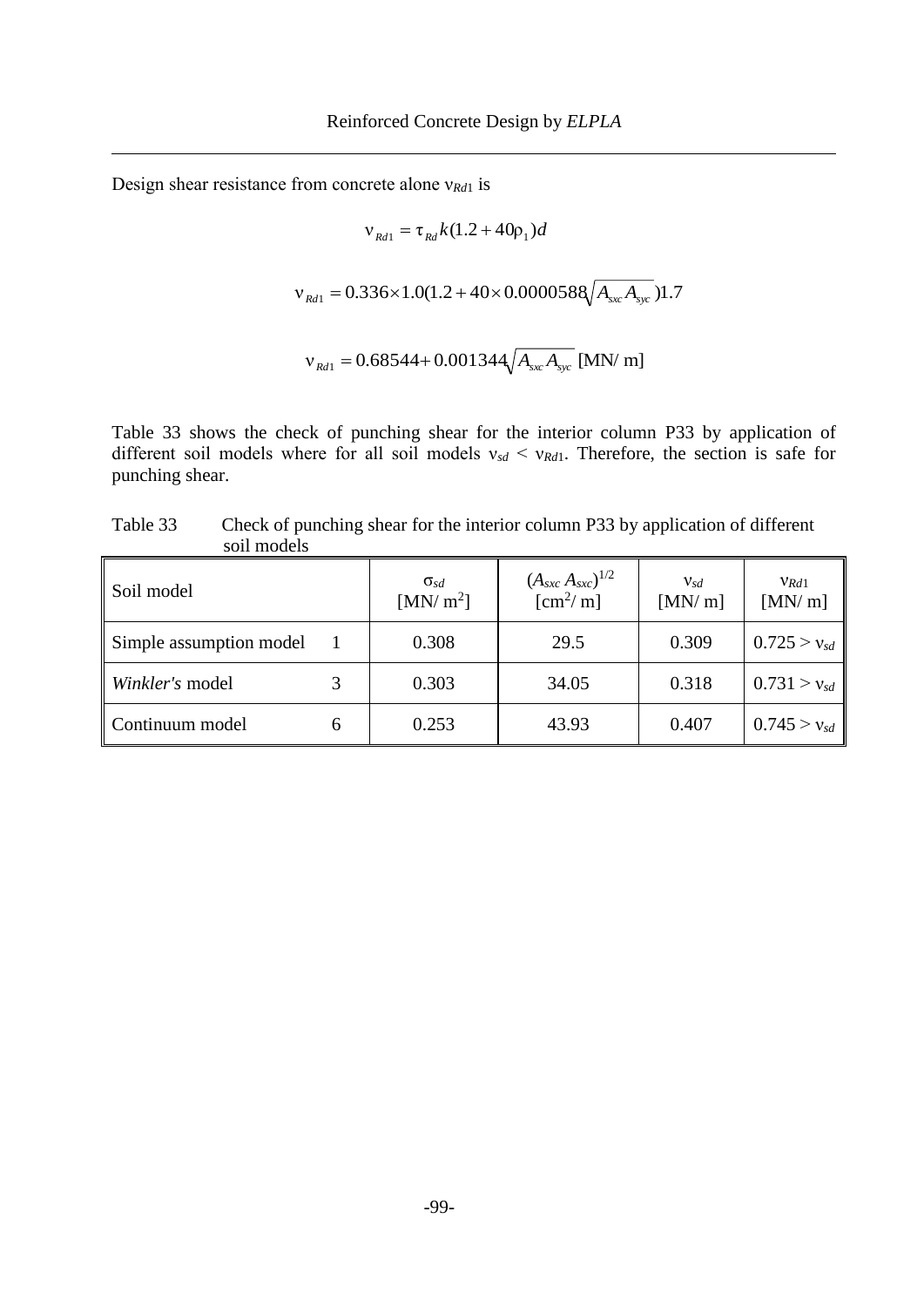#### **6.2.2 Exterior column (column P19)**

The critical punching shear section for exterior column is considered at column P19 [\(Figure 31\)](#page-17-0).



<span id="page-17-0"></span>Figure 31 Critical section for punching shear according to EC 2

#### **Geometry [\(Figure 31\)](#page-17-0)**

Effective depth of the section  $d = d_x = d_y = 1.7$  [m] Column side  $c_x = c_y = 0.4$  [m] Distance of critical punching section from circumference of the column  $r = 1.5 d = 1.5 \times 1.7 = 2.55$  [m] Area of critical punching shear section  $A_{crit} = c_x c_y + 2 r c_x + r c_y + 0.3 (2r + c_y) + 0.5\pi r^2$  $=(0.4)^2 + 3 \times 2.55 \times 0.4 + 0.3 (2 \times 2.55 + 0.4) + 0.5\pi 2.55^2$  $A_{crit} = 15.084 \,[\mathrm{m}^2]$ Perimeter of critical punching shear section  $u_{crit} = 2c_x + c_y + 2 \times 0.3 + \pi r = 3 \times 0.4 + 2 \times 0.3 + \pi 2.55 = 9.811$  [m] Width of punching section  $b_x = 0.3 + c_x + r = 0.3 + 0.4 + 2.55 = 3.25$  [m] Width of punching section  $b_y = c_y + 2r = 0.4 + 2 \times 2.55 = 5.5$  [m] Correction factor for edge column  $\beta = 1.4$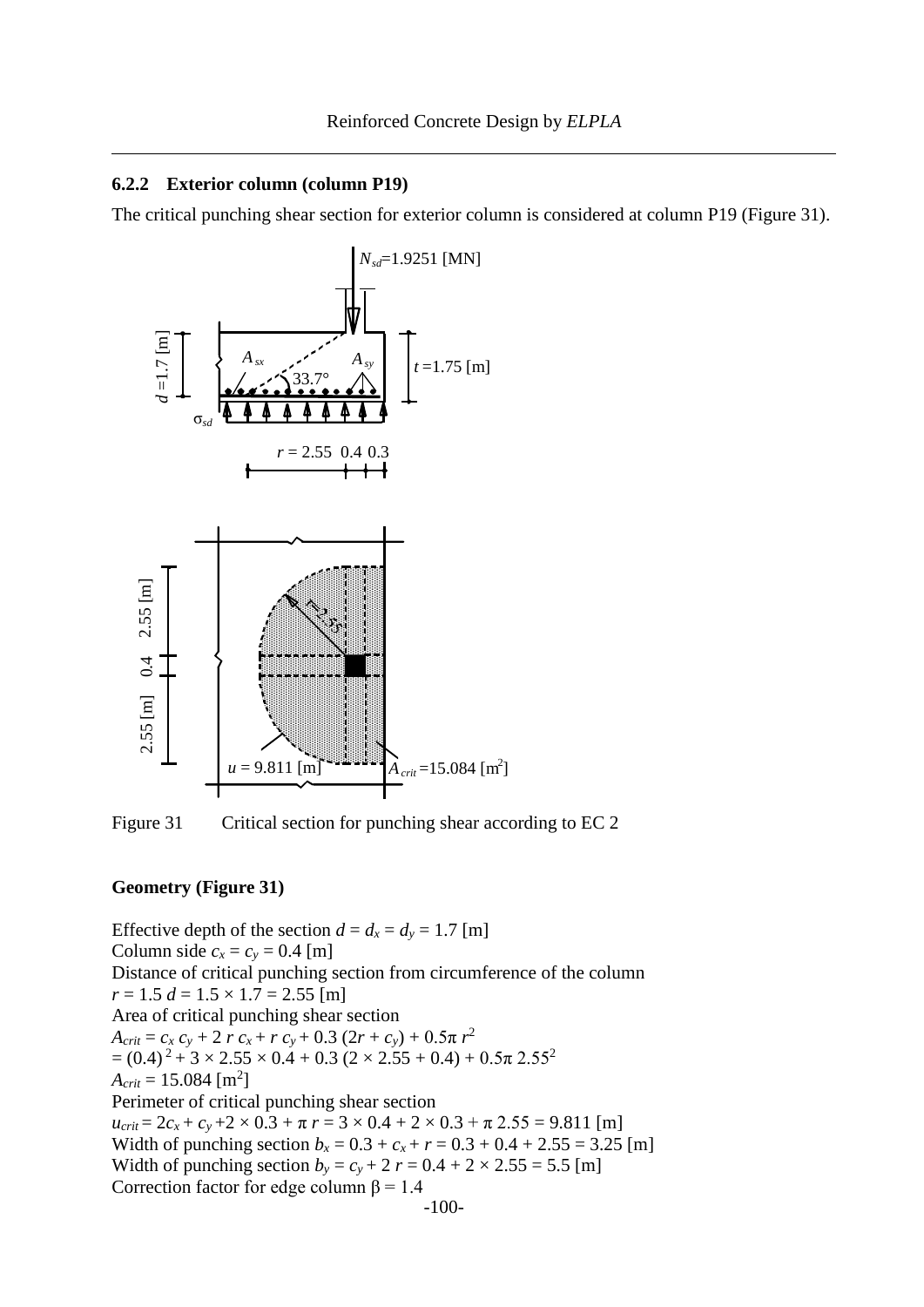Coefficient for consideration of the slab thickness  $k = 1.6 - d = 1.6 - 1.7 = -0.1 < 1.0$  [m] *k* is taken 1.0 [m] Steel ratio  $\rho_1 = \rho_{1x} = \rho_{1y} = (min A_s \times 10^{-4}) / (1.7) = 0.00174$ 

#### **Loads and stresses**

Total load factor for both dead and live loads  $\gamma = 1.395$ Column load *N* = 1380 [kN] = 1.38 [MN] Factored column load  $N_{sd} = \gamma N = 1.395 \times 1.38 = 1.9251$  [MN] Factored upward soil pressure under the column  $\sigma_{sd} = \gamma \sigma_0$ Main value of shear strength for concrete C 30/37 according to Table 1  $\tau_{Rd} = 1.2 \times 0.28 = 0.336$  [MN/ m]

#### **Check for section capacity**

The punching force at ultimate design load *VSd* is

$$
V_{Sd} = N_{sd} - \sigma_{Sd} A_{crit}
$$

$$
V_{Sd} = 1.9251 - 15.084 \sigma_{Sd} \text{ [MN]}
$$

The design value of the applied shear ν*Sd* is

$$
v_{Sd} = \frac{V_{Sd}\beta}{u_{crit}}
$$

$$
v_{Sd} = \frac{(1.9251 - 15.084 \sigma_{Sd})1.40}{9.811} = 0.275 - 2.152 \sigma_{Sd} \text{ [MN/m]}
$$

Design shear resistance from concrete alone ν*Rd*<sup>1</sup> is

 $v_{Rd1} = \tau_{Rd} k(1.2 + 40 \rho_1) d$ 

 $v_{Rd1} = 0.336 \times 1.0 (1.2 + 40 \times 0.00174) 1.7$ 

$$
v_{Rd1} = 0.725
$$
 [MN/m]

[Table 34](#page-19-0) shows the check of punching shear for the exterior column P19 by application of different soil models where for all soil models  $v_{Sd} < v_{Sd1}$ . Therefore, the section is safe for punching shear.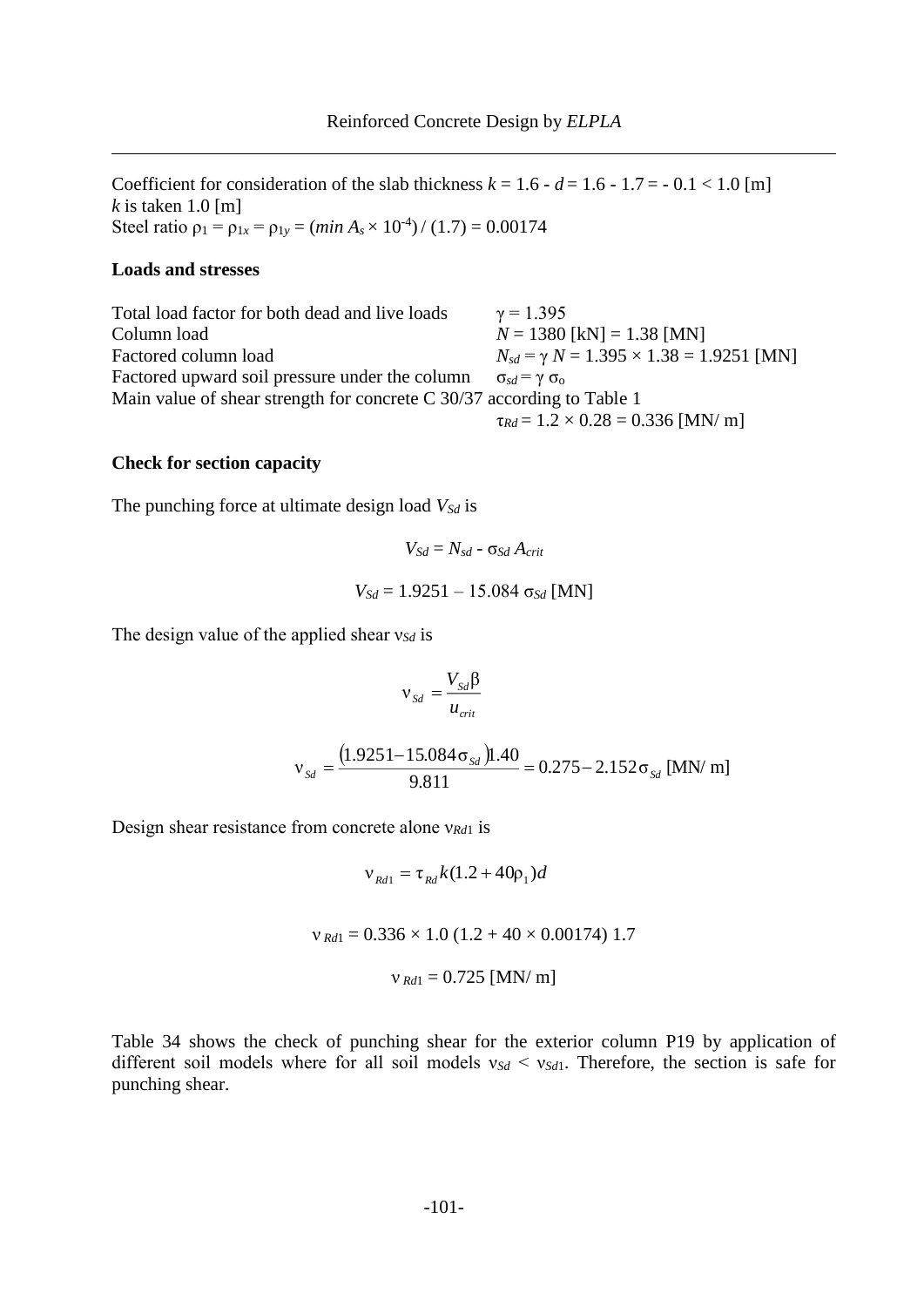| Reinforced Concrete Design by ELPLA |  |  |
|-------------------------------------|--|--|
|                                     |  |  |

| different soil models   |   |                                       |                                                         |                           |                     |
|-------------------------|---|---------------------------------------|---------------------------------------------------------|---------------------------|---------------------|
| Soil model              |   | $\sigma_{sd}$<br>[MN/m <sup>2</sup> ] | $(A_{sxc} \times A_{sxc})^{1/2}$<br>$\mathrm{[cm^2/m]}$ | $\mathbf{V}$ sd<br>[MN/m] | $V_{Rd1}$<br>[MN/m] |
| Simple assumption model |   | 0.202                                 | 29.5                                                    | 0.160                     | $0.725 > v_{sd}$    |
| Winkler's model         |   | 0.229                                 | 29.5                                                    | 0.217                     | $0.725 > v_{sd}$    |
| Continuum model         | 6 | 0.222                                 | 29.5                                                    | 0.202                     | $0.725 > v_{sd}$    |

# <span id="page-19-0"></span>Table 34 Check of punching shear for the exterior column P19 by application of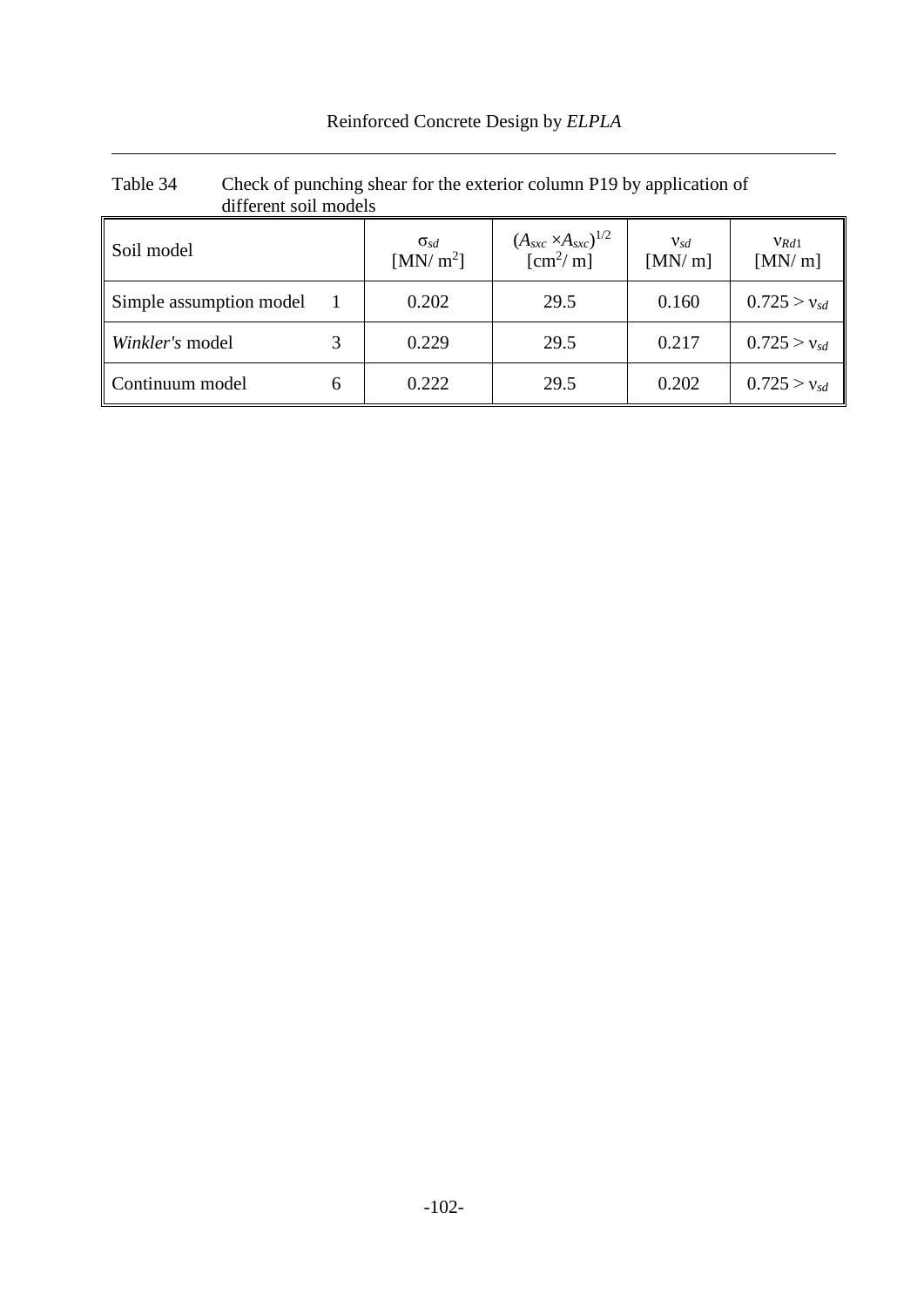## **7 Design for DIN 1045**

## **7.1 Design for flexure moment**

## **Material**

| Concrete grade                  | <b>B</b> 35                           |
|---------------------------------|---------------------------------------|
| Steel grade                     | <b>BSt 500</b>                        |
| Concrete compressive strength   | $\beta_R = 23$ [MN/ m <sup>2</sup> ]  |
| Tensile yield strength of steel | $\beta_s = 500$ [MN/ m <sup>2</sup> ] |

## **Geometry**

| Effective depth of the section      | $h = 1.7$ [m] |
|-------------------------------------|---------------|
| Width of the section to be designed | $b = 1.0$ [m] |

### **Determination of tension reinforcement**

The design of sections is carried out for DIN 1045 in table forms. [Table 35](#page-21-0) to [Table 38](#page-22-0) show the design of sections *x*-*x* and *y*-*y*.

The normalized design moment *m<sup>s</sup>* is

$$
m_s = \frac{M_s}{bh^2 \left(\frac{\alpha_R \beta_R}{\gamma}\right)}
$$

$$
m_s = \frac{M_s}{1.0 \times 1.7^2 \left(\frac{0.95 \times 23}{1.75}\right)} = 0.027713M_s
$$

The normalized steel ratio ω*<sup>M</sup>* is

$$
\omega_M = 1 - \sqrt{1 - 2m_s}
$$

$$
\omega_M = 1 - \sqrt{1 - 2 \times 0.027713 M_s} = 1 - \sqrt{1 - 0.0554 M_s}
$$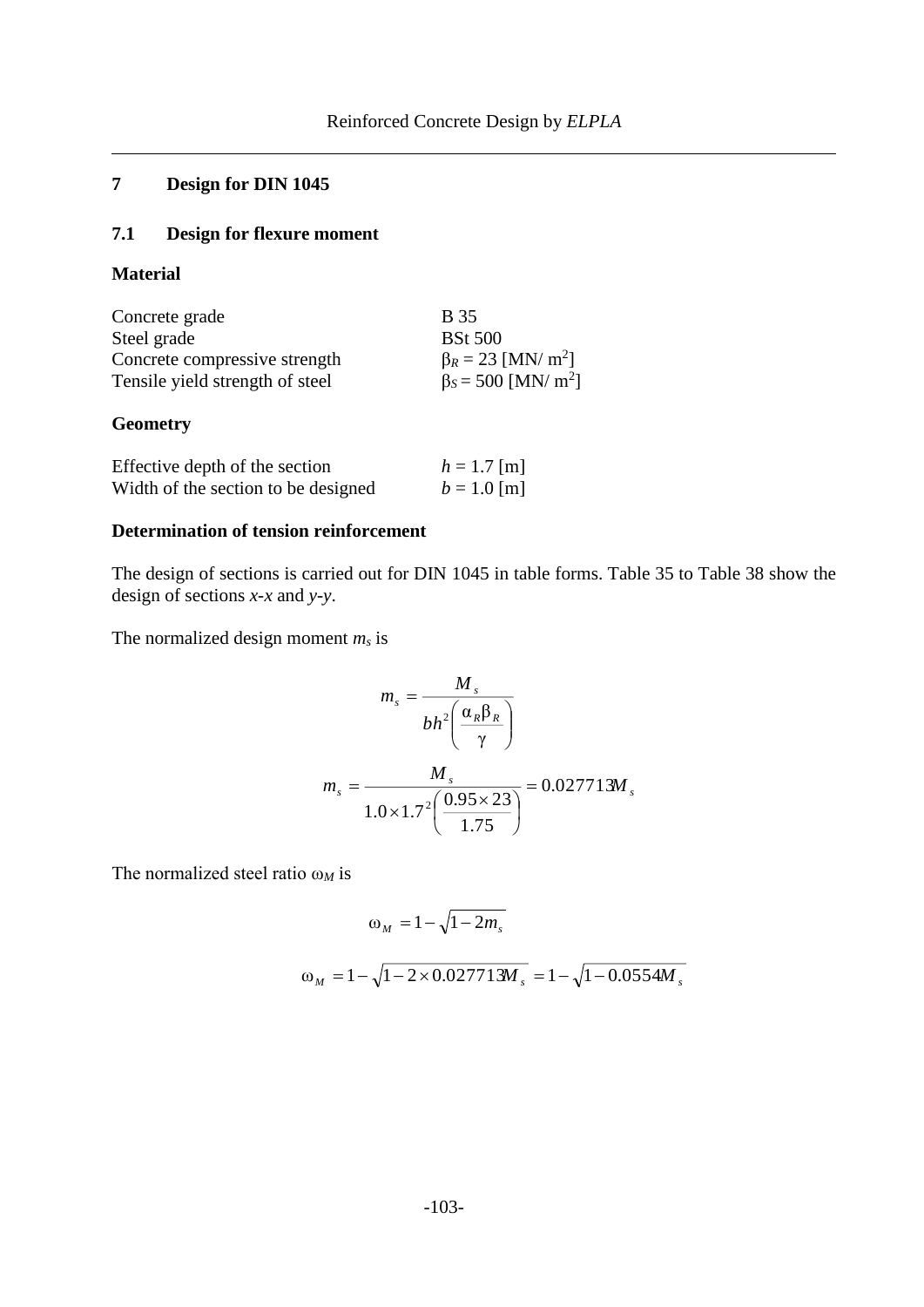The required area of steel reinforcement per meter *A<sup>s</sup>* is

$$
A_s = \omega_M \left( \frac{(\alpha_R \beta_R) bh}{\beta_s} \right)
$$
  

$$
A_s = \omega_M \left( \frac{(0.95 \times 23) 1.0 \times 1.7}{500} \right) = 0.07429 \omega_M \text{ [m}^2/\text{m]}
$$

| $A_s = 742.90 \omega_M [\text{cm}^2/\text{m}]$ |  |
|------------------------------------------------|--|
|------------------------------------------------|--|

<span id="page-21-0"></span>Table 35 Required bottom reinforcement under the column  $A_{\text{src}}$  for different soil models (section *x*-*x*)

| Soil model              |   | $M_{s}$<br>[MN.m/m] | $m_{\rm s}$ | $\omega_M$ | $A_{sxc}$<br>$\mathrm{[cm^2/m]}$ |
|-------------------------|---|---------------------|-------------|------------|----------------------------------|
| Simple assumption model |   | 1.444               | 0.040       | 0.041      | 30.35                            |
| Winkler's model         | 3 | 1.827               | 0.051       | 0.052      | 38.62                            |
| Continuum model         | 6 | 2.320               | 0.064       | 0.067      | 49.41                            |

Table 36 Required top reinforcement in the field  $A_{sxf}$  for different soil models  $\text{(section } x-x)$ 

| Soil model              |   | $M_{s}$<br>[MN.m/m] | m <sub>s</sub> | $\omega_M$ | $A_{sxf}$ [cm <sup>2</sup> /m] |
|-------------------------|---|---------------------|----------------|------------|--------------------------------|
| Simple assumption model |   | 2.182               | 0.061          | 0.062      | 46.37                          |
| Winkler's model         |   | 1.728               | 0.048          | 0.049      | 36.47                          |
| Continuum model         | 6 | 1.292               | 0.036          | 0.037      | 27.09                          |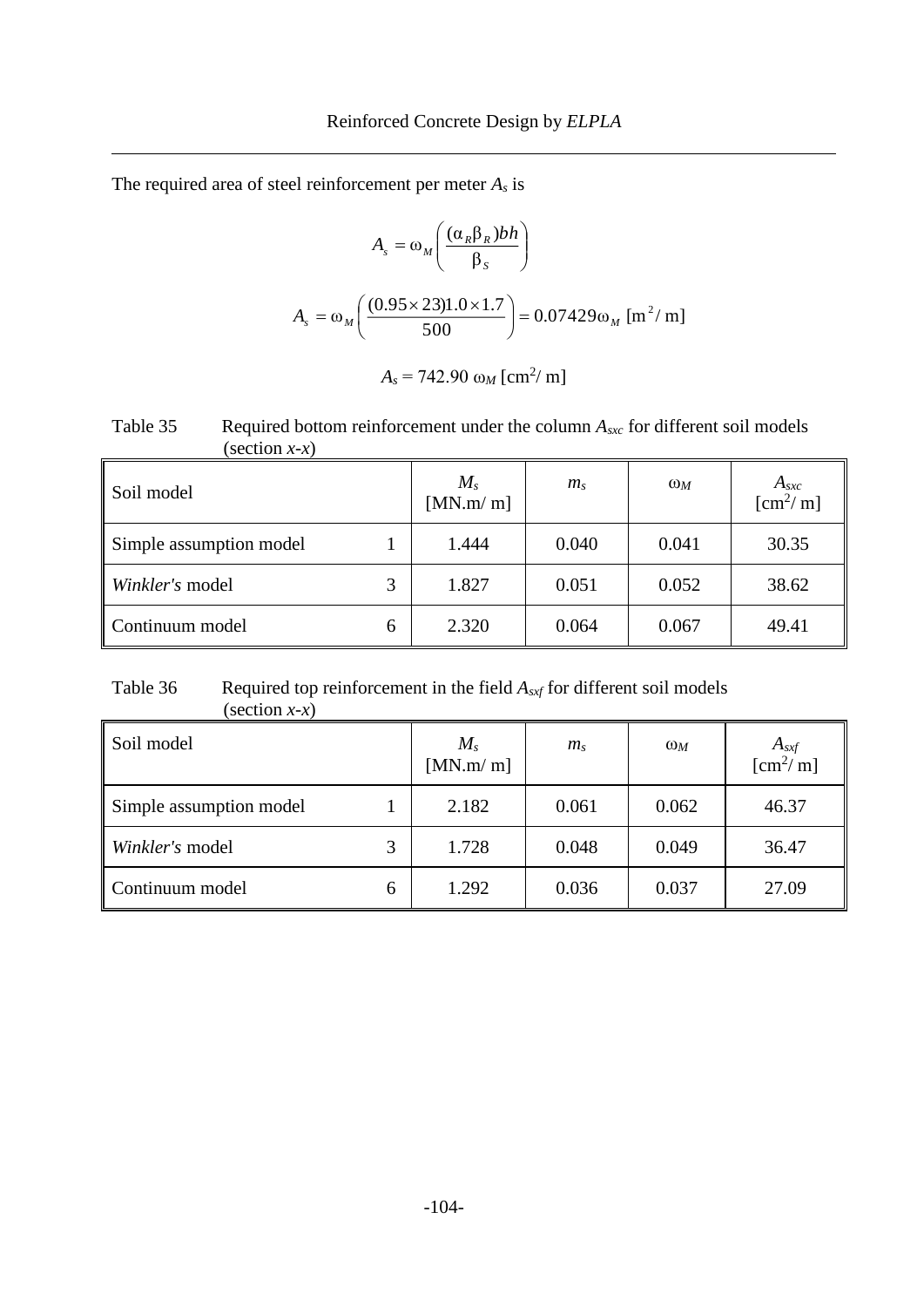| $\left( \text{section } y \text{-} y \right)$ |   |                     |                |            |                                           |
|-----------------------------------------------|---|---------------------|----------------|------------|-------------------------------------------|
| Soil model                                    |   | $M_{s}$<br>[MN.m/m] | m <sub>s</sub> | $\omega_M$ | $A_{\text{syc}}$<br>[cm <sup>2</sup> / m] |
| Simple assumption model                       |   | 1.424               | 0.040          | 0.040      | 29.92                                     |
| Winkler's model                               | 3 | 1.527               | 0.042          | 0.043      | 32.13                                     |
| Continuum model                               | 6 | 1.866               | 0.052          | 0.053      | 39.47                                     |

# Table 37 Required bottom reinforcement under the column  $A_{*yc*}$  for different soil models

#### <span id="page-22-0"></span>Table 38 Required top reinforcement in the field *Asyf* for different soil models (section *y-y*)

| Soil model              |   | $M_{s}$<br>[MN.m/m] | $m_{\rm s}$ | $\omega_M$ | $A_{syf}$ [cm <sup>2</sup> /m] |
|-------------------------|---|---------------------|-------------|------------|--------------------------------|
| Simple assumption model |   | 1.137               | 0.032       | 0.032      | 23.79                          |
| Winkler's model         |   | 1.026               | 0.028       | 0.029      | 21.43                          |
| Continuum model         | 6 | 0.694               | 0.019       | 0.019      | 14.43                          |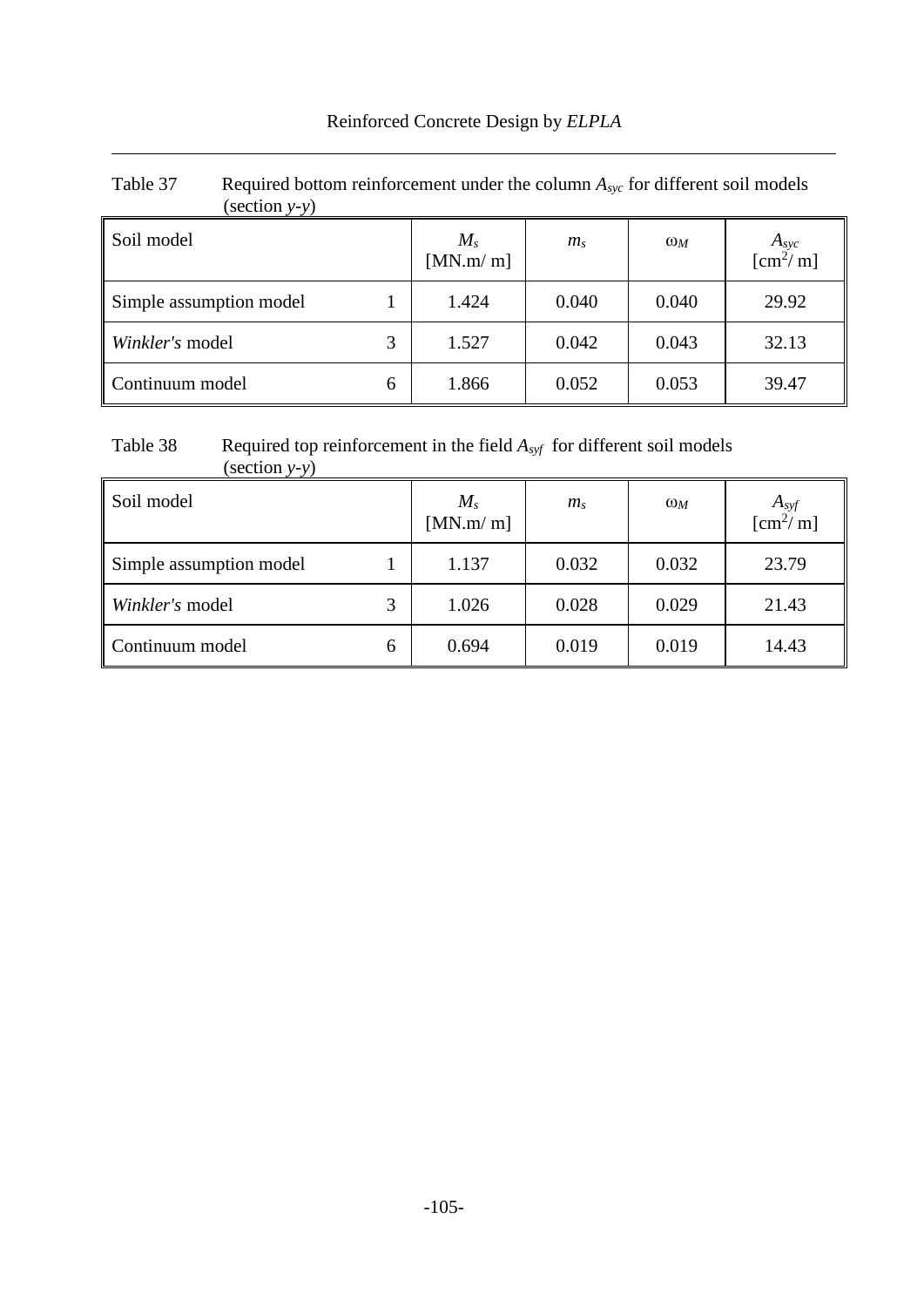## **Chosen reinforcement**

[Table 39](#page-23-0) and [Table 40](#page-23-1) show the number of steel bars under the column and in the field between columns at sections *x-x* and *y-y* considering different soil models. The chosen diameter of steel bars is  $\Phi = 25$  [mm].

| Soil model              |   | Chosen reinforcement                            |                                                |  |  |
|-------------------------|---|-------------------------------------------------|------------------------------------------------|--|--|
|                         |   | Bottom <i>Rft</i> under the column<br>$A_{sxc}$ | Top <i>Rft</i> in the field<br>$A_{sxf}$       |  |  |
| Simple assumption model |   | $7 \Phi 25 = 34.40$ [cm <sup>2</sup> / m]       | $10 \Phi 25 = 49.10$ [cm <sup>2</sup> / m]     |  |  |
| Winkler's model         | 3 | $8 \Phi 25 = 39.30$ [cm <sup>2</sup> / m]       | $8 \Phi 25 = 39.30$ [cm <sup>2</sup> / m]      |  |  |
| Continuum model         | 6 | $11 \Phi 25 = 54.01$ [cm <sup>2</sup> /m]       | <i>min</i> $A_s = 29.50$ [cm <sup>2</sup> / m] |  |  |

<span id="page-23-0"></span>Table 39 Chosen reinforcement at section *x-x* for different soil models

<span id="page-23-1"></span>

| Table 40 | Chosen reinforcement at section y-y for different soil models |  |
|----------|---------------------------------------------------------------|--|
|          |                                                               |  |

| Soil model              |   | Chosen reinforcement                                 |                                                |  |  |
|-------------------------|---|------------------------------------------------------|------------------------------------------------|--|--|
|                         |   | Bottom <i>Rft</i> under the column<br>$A_{\rm{svc}}$ | Top <i>Rft</i> in the field<br>$A_{svf}$       |  |  |
| Simple assumption model |   | <i>min</i> $A_s = 29.50$ [cm <sup>2</sup> / m]       | <i>min</i> $A_s = 29.50$ [cm <sup>2</sup> / m] |  |  |
| Winkler's model         |   | $7 \Phi 25 = 34.40$ [cm <sup>2</sup> / m]            | <i>min</i> $A_s = 29.50$ [cm <sup>2</sup> / m] |  |  |
| Continuum model         | 6 | $9 \Phi 25 = 44.20$ [cm <sup>2</sup> / m]            | <i>min</i> $A_s = 29.50$ [cm <sup>2</sup> / m] |  |  |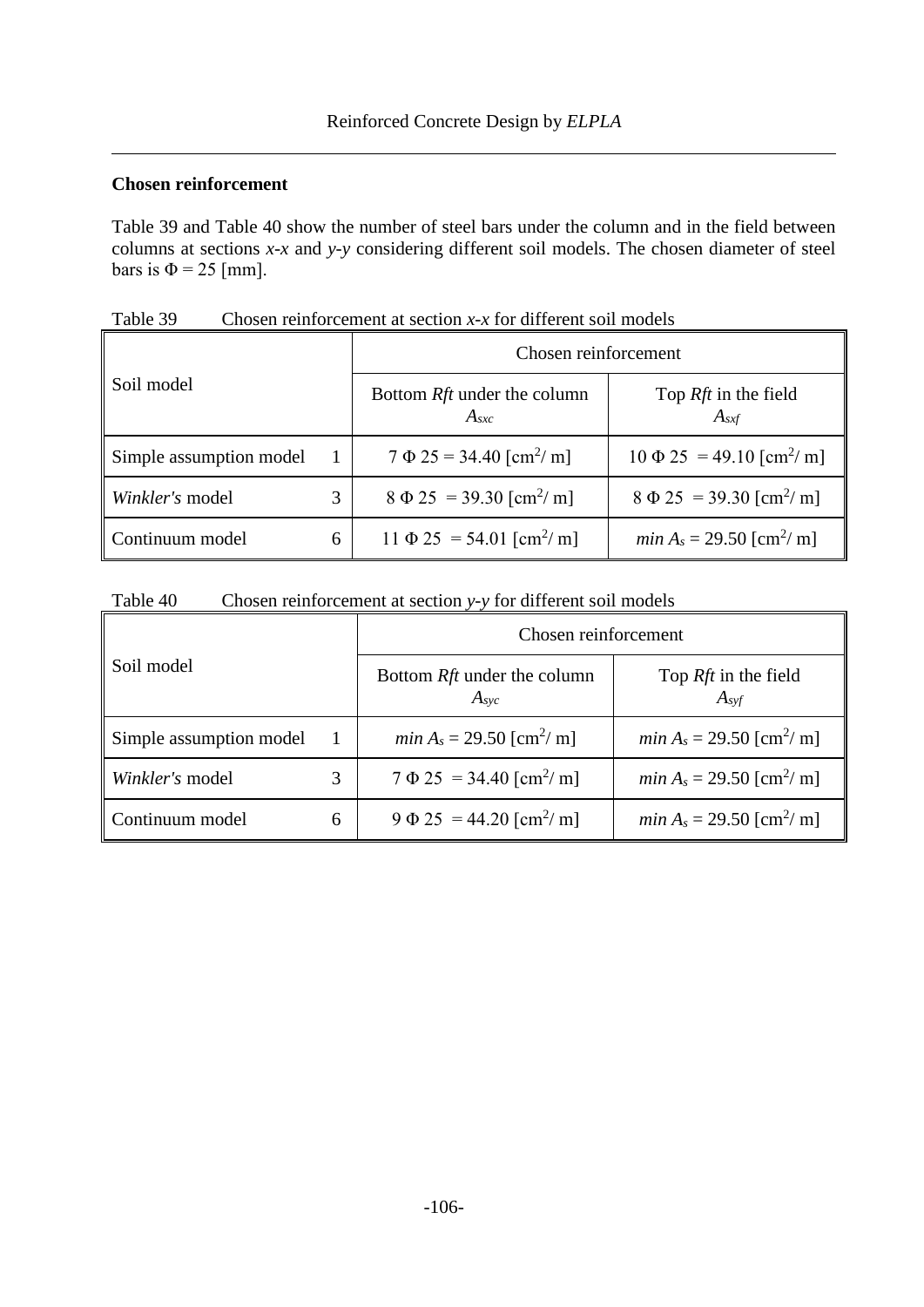## **7.2 Check for punching shear**

#### **7.2.1 Interior column (column P33)**

The critical punching shear section for interior column is considered at column P33. The column dimensions are chosen to be 90/ 90 [cm]. The critical section for punching shear is a circle of diameter  $d_r = 2.717$  [m] around the circumference of the column as shown in [Figure 32.](#page-24-0)



<span id="page-24-0"></span>Figure 32 Critical section for punching shear according to DIN 1045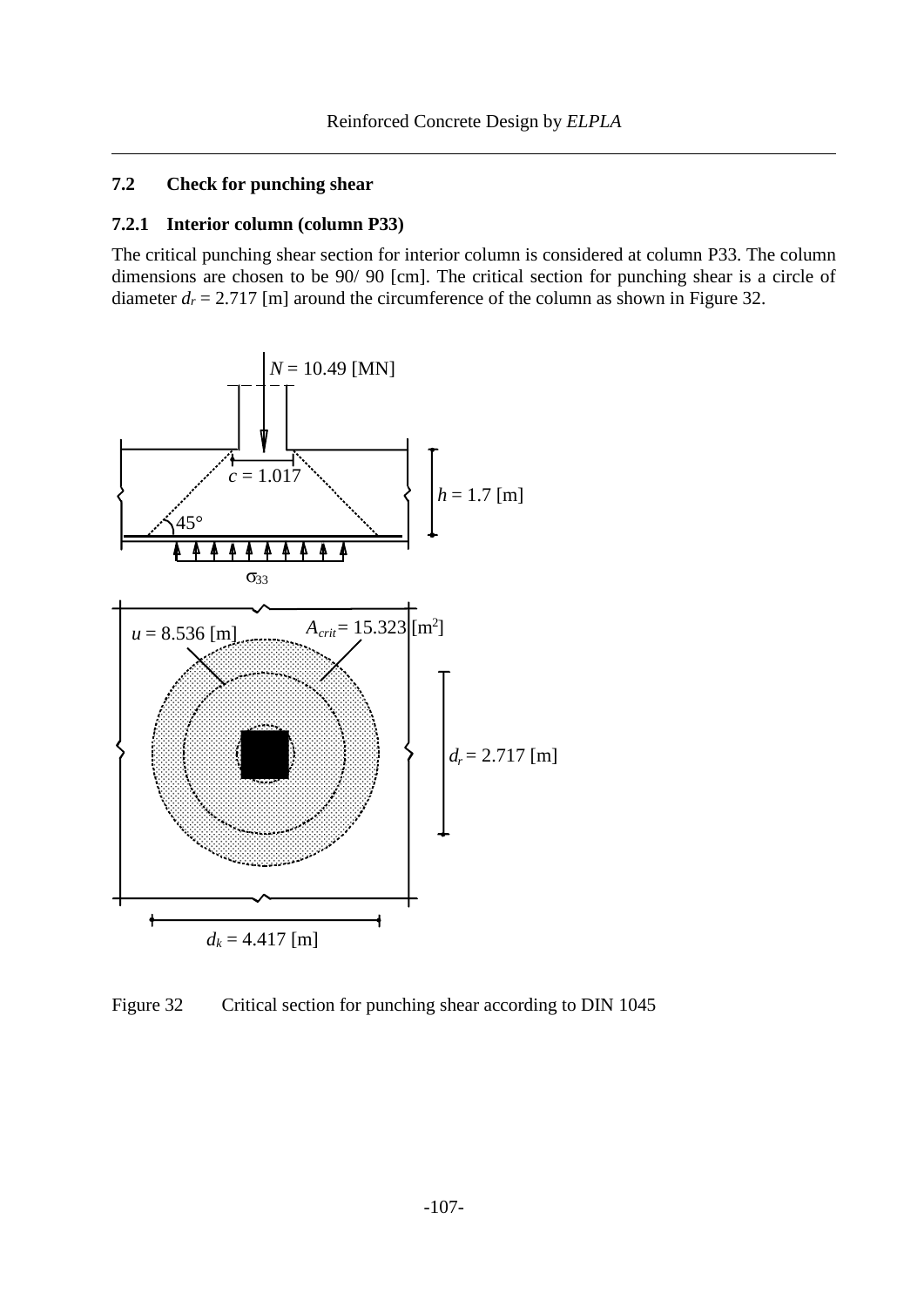## **Geometry [\(Figure 32\)](#page-24-0)**

| Effective depth of the section               | $h = 1.7$ [m]                                                           |
|----------------------------------------------|-------------------------------------------------------------------------|
| Column side                                  | $c_x = c_y = 0.9$ [m]                                                   |
| Average diameter of the column               | $c = 1.13 (0.9 \times 0.9)^{1/2} = 1.017$ [m]                           |
| Diameter of loaded area                      | $d_k = 2 h + c = 2 \times 1.7 + 1.017 = 4.417$ [m]                      |
| Diameter of critical punching shear section  | $d = c + h = 1.017 + 1.7 = 2.717$ [m]                                   |
| Area of critical punching shear section      | $A_{crit} = \pi d_k^2 / 4 = \pi 4.417^2 / 4 = 15.323$ [m <sup>2</sup> ] |
| Perimeter of critical punching shear section | $u = \pi d_r = \pi 2.717 = 8.536$ [m]                                   |

#### **Loads and stresses**

| Column load                                                         | $N = 10490$ [kN] = 10.49 [MN]            |
|---------------------------------------------------------------------|------------------------------------------|
| Main value of shear strength for concrete B 35 according to Table 2 | $\tau_{011} = 0.6$ [MN/ m <sup>2</sup> ] |
| Factor depending on steel grade according to Table 6                | $\alpha_s = 1.4$                         |

## **Check for section capacity**

The punching shear force *Q<sup>r</sup>* is

$$
Q_r = N - \sigma_0 A_{crit}
$$
  

$$
Q_r = 10.49 - 15.323 \sigma_0 \text{ [MN]}
$$

The punching shear stress τ*<sup>r</sup>* is

$$
\tau_r = \frac{Q_r}{uh}
$$

$$
\tau_r = \frac{10.49 - 15.323\sigma_{\rm o}}{8.536 \times 1.7} = 0.723 - 1.056\sigma_{\rm o} \,[\text{MN/m}^2]
$$

Reinforcement grade μ*<sup>g</sup>* is

$$
\mu_g = \frac{A_{\rm{src}} + A_{\rm{src}}}{2h}
$$

$$
\mu_{g} = \frac{A_{\rm{xc}} + A_{\rm{cyc}}}{2 \times 1.7 \times 100} = 0.00294 (A_{\rm{xc}} + A_{\rm{cyc}}) [ \% ]
$$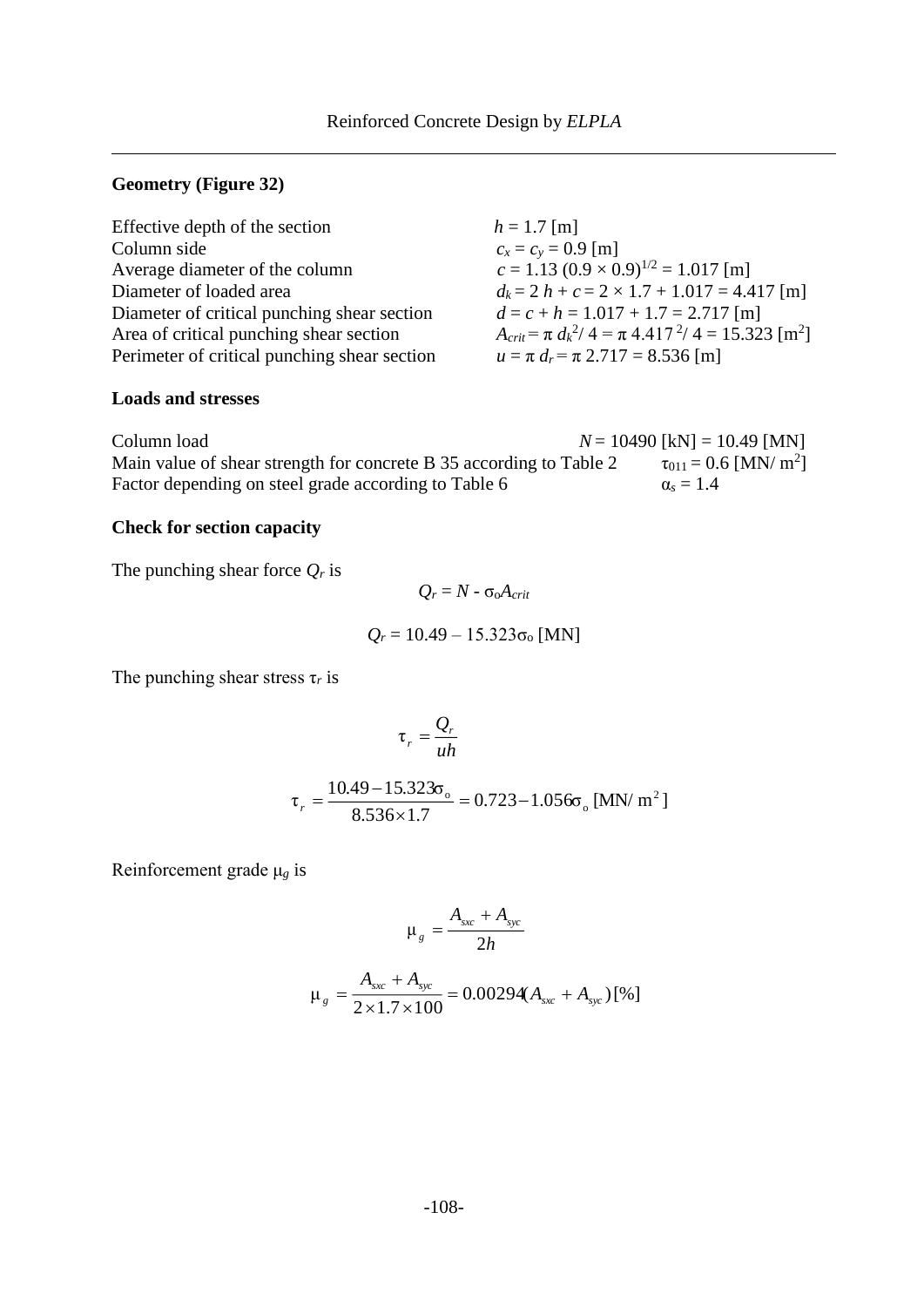Coefficient for consideration of reinforcement  $\kappa_1$  is

$$
\kappa_1 = 1.3 \alpha_s \sqrt{\mu_g}
$$
  

$$
\kappa_1 = 1.3 \times 1.4 \sqrt{0.00294(A_{sx} + A_{syc})} = 0.0987 \sqrt{A_{sx} + A_{syc}}
$$

The allowable concrete punching strength  $\tau_{r1}$  [MN/ m<sup>2</sup>] is given by

 $\tau_{r1} = \kappa_1 \tau_{011}$ 

$$
\tau_{r1} = 0.0987 \sqrt{A_{\rm xx} + A_{\rm sys}} \times 0.6 = 0.0592 \sqrt{A_{\rm xx} + A_{\rm sys}} \text{ [MN/m}^2 \text{]}
$$

[Table 41](#page-26-0) shows the check of punching shear for the interior column P33 by application of different soil models where for all soil models  $\tau_r < \tau_{r1}$ . Therefore, the section is safe for punching shear.

<span id="page-26-0"></span>Table 41 Check for punching shear by application of different soil models

| Soil model              | $\sigma$ 33<br>[MN/m <sup>2</sup> ] | $A_{sxc}+A_{scx}$<br>$\mathrm{[cm^2/m]}$ | $\tau_r$<br>[MN/m <sup>2</sup> ] | $\tau_{r1}$<br>[MN/m <sup>2</sup> ] |
|-------------------------|-------------------------------------|------------------------------------------|----------------------------------|-------------------------------------|
| Simple assumption model | 0.221                               | 63.90                                    | 0.490                            | $0.473$ . $\tau_r$                  |
| Winkler's model         | 0.217                               | 73.70                                    | 0.494                            | $0.508 > \tau_r$                    |
| Continuum model         | 0.181                               | 98.21                                    | 0.532                            | $0.587 > \tau_r$                    |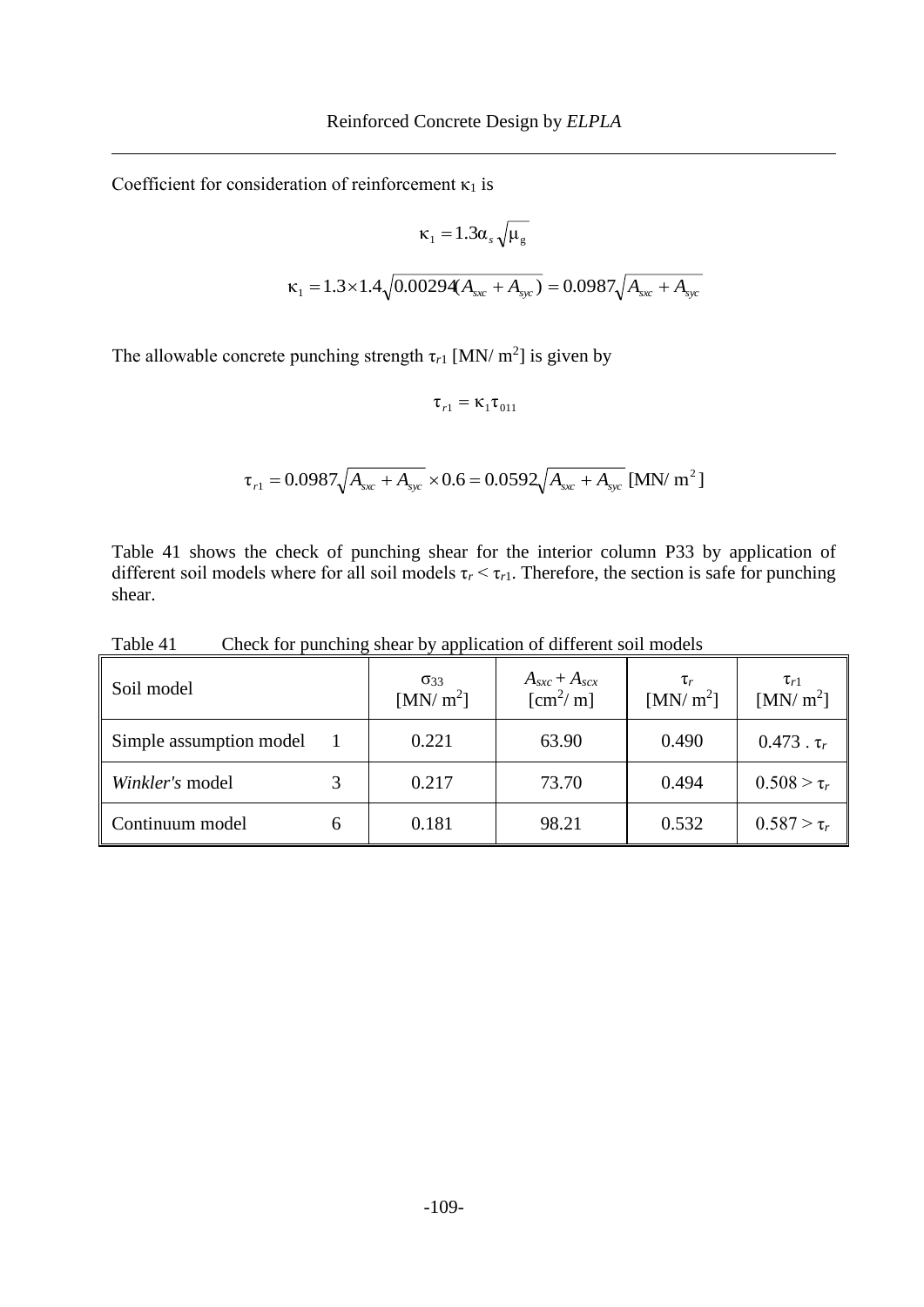#### **7.2.2 Exterior column (column P19)**

The critical punching shear section for exterior column is considered at column P19 [\(Figure 33\)](#page-27-0).  $N = 1.38$  [MN]



<span id="page-27-0"></span>Figure 33 Critical section for punching shear according to DIN 1045

## **Geometry [\(Figure 33\)](#page-27-0)**

Effective depth of the section Column side *cx*= *c<sup>y</sup>* = 0.4 [m] Average diameter of the column Diameter of loaded area Diameter of critical punching shear section  $A$ rea of critical punching shear section

Perimeter of critical punching shear section

$$
h = 1.7 \text{ [m]}
$$
  
\n
$$
c_x = c_y = 0.4 \text{ [m]}
$$
  
\n
$$
c = 1.13 (0.4 \times 0.4)^{1/2} = 0.452 \text{ [m]}
$$
  
\n
$$
d_k = 2 h + c = 2 \times 1.7 + 0.452 = 3.852 \text{ [m]}
$$
  
\n
$$
d_r = c + h = 0.452 + 1.7 = 2.152 \text{ [m]}
$$
  
\n
$$
A_{crit} = 0.5 \pi d_k^2 / 4 + 0.3 d_k
$$
  
\n
$$
A_{crit} = 0.5 \pi 3.852^2 / 4 + 0.3 \times 3.852
$$
  
\n
$$
= 6.982 \text{ [m}^2]
$$
  
\n
$$
u = 0.5 \pi d_r + 2 \times 0.3 = 0.5 \pi 2.152 + 2 \times 0.3
$$
  
\n
$$
u = 3.98 \text{ [m]}
$$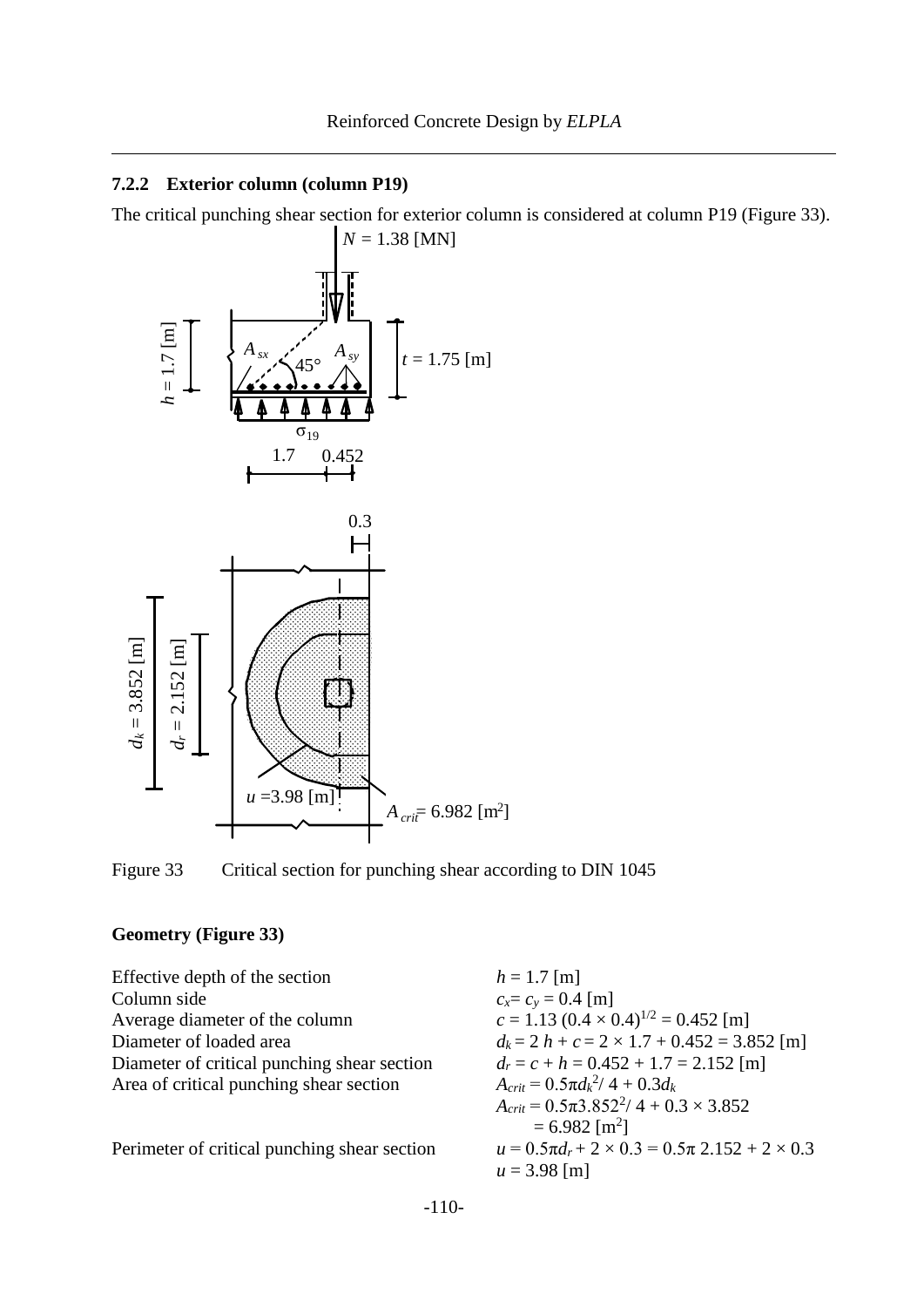#### **Loads and stresses**

Column load  $N = 1380$  [kN] = 1.38 [MN] Main value of shear strength for concrete B 35 according to Table 2  $\tau_{011} = 0.6$  [MN/ m<sup>2</sup>] Factor depending on steel grade according to Table 6  $\alpha_s = 1.4$ 

#### **Check for section capacity**

The punching shear force *Q<sup>r</sup>* is

$$
Q_r = N - \sigma_0 A_{crit}
$$
  

$$
Q_r = 1.38 - 6.982 \sigma_0 \text{ [MN]}
$$

The punching shear stress  $\tau_r$  is

$$
\tau_r = \frac{Q_r}{uh}
$$

$$
\tau_r = \frac{1.38 - 6.982\sigma_o}{3.98 \times 1.7} = 0.204 - 1.032\sigma_o \text{ [MN/m}^2\text{]}
$$

Reinforcement grade μ*<sup>g</sup>* is

$$
\mu_{g} = \frac{A_{\text{sx}} + A_{\text{syc}}}{2h}
$$

$$
\mu_{g} = \frac{2\text{min}A_{s}}{2 \times 1.7 \times 100} = \frac{2 \times 29.5}{2 \times 1.7 \times 100} = 0.174\text{ [%]}
$$

Coefficient for consideration of reinforcement  $\kappa_1$  is

$$
\kappa_1 = 1.3 \alpha_s \sqrt{\mu_g}
$$
  

$$
\kappa_1 = 1.3 \times 1.4 \sqrt{0.174} = 0.759
$$

The allowable concrete punching strength  $\tau_{r1}$  [MN/ m<sup>2</sup>] is given by

$$
\tau_{r1} = \kappa_1 \tau_{011}
$$

$$
\tau_{r1} = 0.759 \times 0.6 = 0.456
$$
[MN/m<sup>2</sup>]

$$
-111-
$$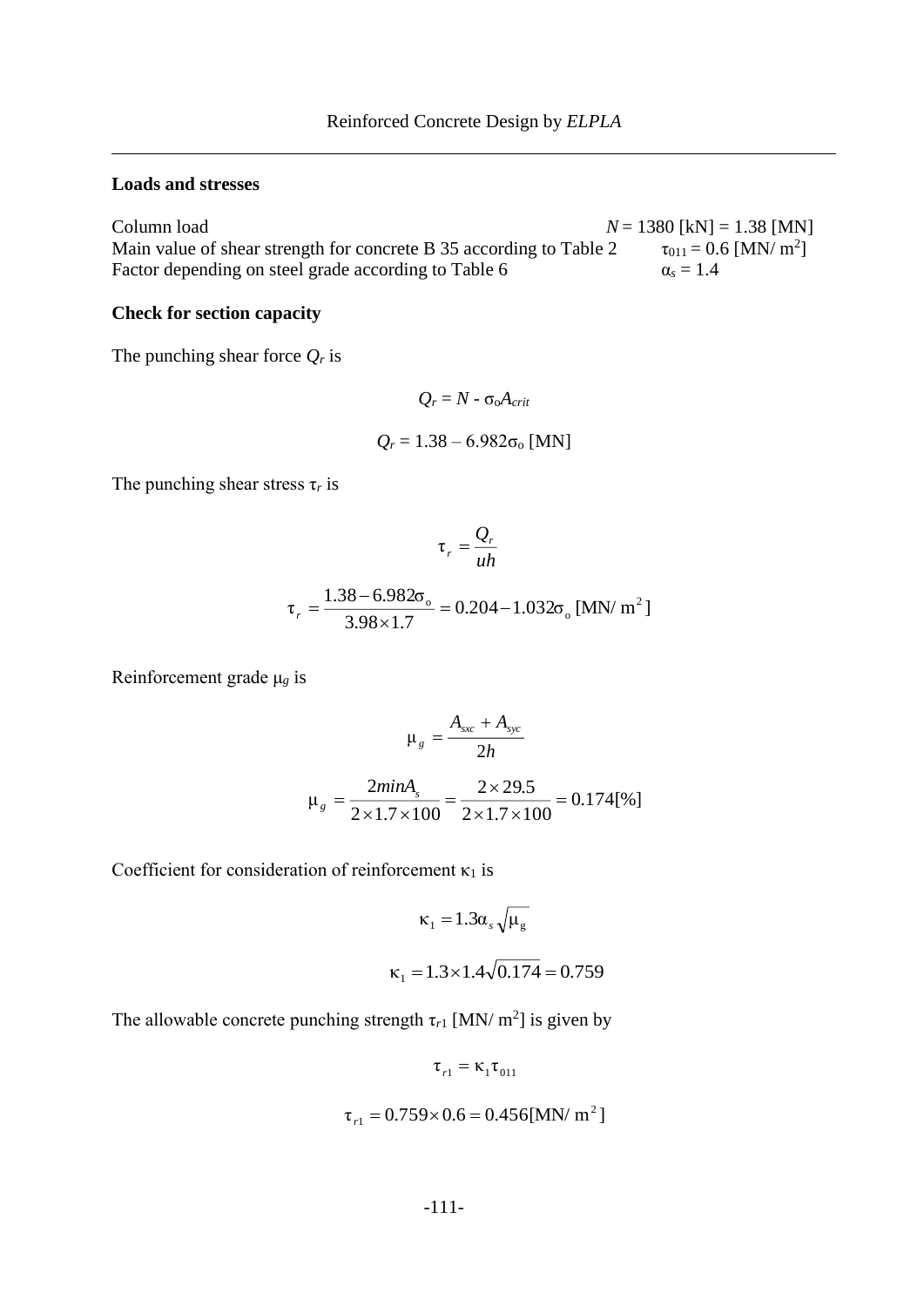[Table 42](#page-29-0) shows the check of punching shear for the exterior column P19 by application of different soil models where for all soil models  $\tau_r < \tau_{r1}$ . Therefore, the section is safe for punching shear.

| Soil model              |   | $\sigma_{19}$<br>[MN/m <sup>2</sup> ] | $A_{\rm s}$<br>$\mathrm{[cm^2/m]}$ | $\tau_r$<br>[MN/m <sup>2</sup> ] | $\tau_{r1}$<br>[MN/ $m^2$ ] |
|-------------------------|---|---------------------------------------|------------------------------------|----------------------------------|-----------------------------|
| Simple assumption model |   | 0.145                                 | 29.5                               | 0.054                            | $0.456 > \tau_r$            |
| Winkler's model         |   | 0.164                                 | 29.5                               | 0.035                            | $0.456 > \tau_r$            |
| Continuum model         | 6 | 0.159                                 | 29.5                               | 0.040                            | $0.456 > \tau_r$            |

<span id="page-29-0"></span>Table 42 Check for punching shear by application of different soil models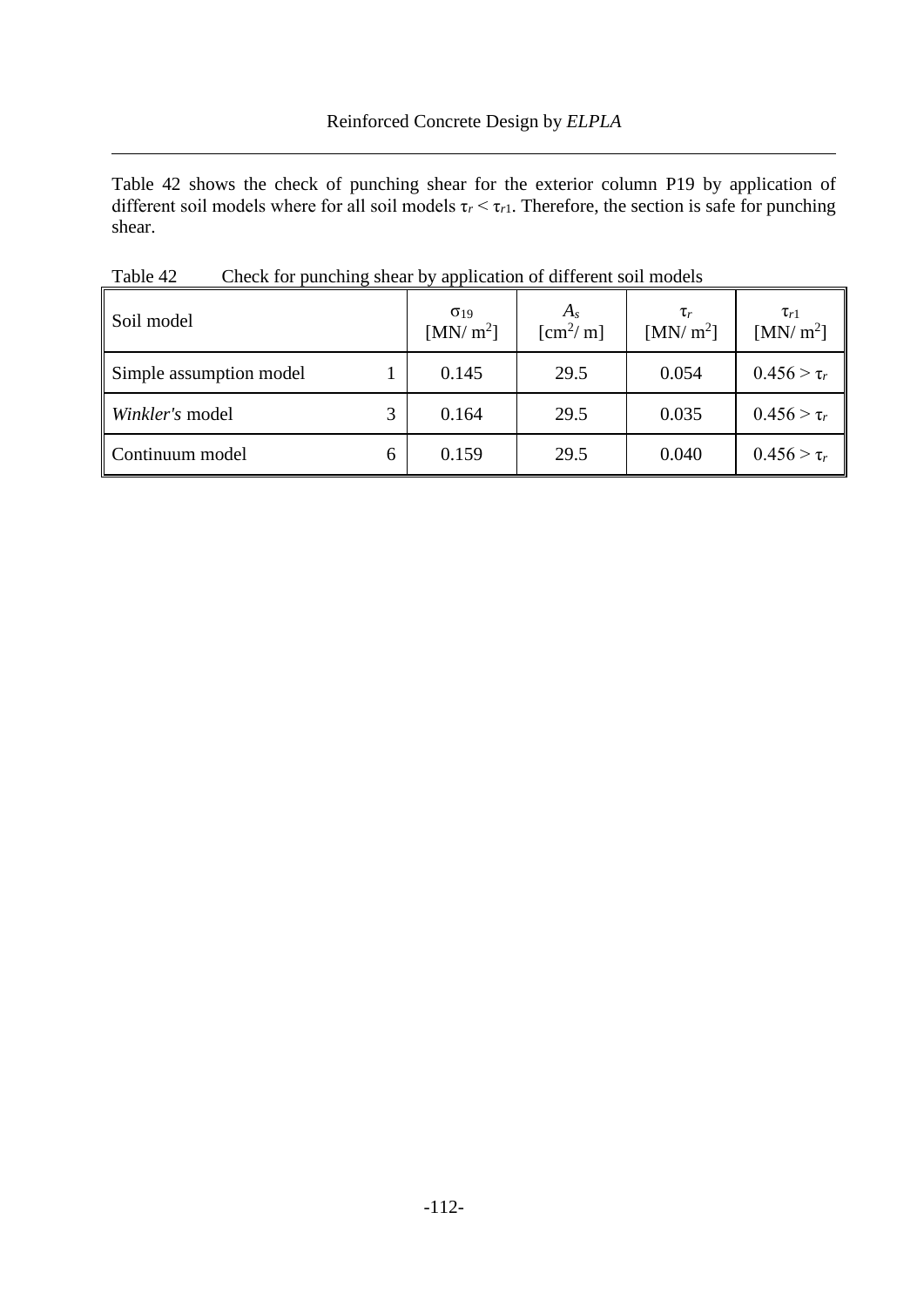## **8 Comparison between the design according to DIN 1045 and EC 2**

[Table 43](#page-30-0) to [Table 46](#page-31-0) show the comparison between the design of a raft according to DIN 1045 and EC 2 by application of different soil models. The comparison is considered only for required reinforcement due to flexure moment at the critical sections *x-x* and *y-y*.

From the comparison the following can be concluded:

- S If the raft has the same thickness and is designed according to EC 2 and DIN 1045, the reinforcement obtained from EC 2 will be less than that obtained from DIN 1045 by 9 [%]
- S For Continuum model, the contact pressure values at the edges of the raft are higher than those at the middle. Consequently, the positive moment under the column P33 for Continuum model is higher than that for both Simple assumption and *Winkler's* models, while the negative moment in the filed is less than that of the other models. This relation is valid also for reinforcement
- S The contact pressure for Simple assumption and *Winkler's* models are quite similar, particularly if the soil is uniform. Therefore, the results of both models are nearly the same
- S If the reinforcement under the column decreases, the reinforcement in the field will increase and vice verse. This notice yields for a constant amount of reinforcement in the section. However, the difference in reinforcement calculated by the three models is about 40 [%]. The design of the raft by all methods is considered acceptable in this example

| Soil model              |   | $A_{\rm src}$ [cm <sup>2</sup> /m] according to |                 | Difference                 |
|-------------------------|---|-------------------------------------------------|-----------------|----------------------------|
|                         |   | <b>DIN 1045</b>                                 | EC <sub>2</sub> | $\Delta A_{\rm{ }sxc}$ [%] |
| Simple assumption model |   | 30.35                                           | 27.89           | 8.82                       |
| Winkler's model         |   | 38.62                                           | 35.50           | 8.79                       |
| Continuum model         | 6 | 49.41                                           | 45.40           | 8.83                       |

<span id="page-30-0"></span>Table 43 Comparison between the design according to DIN 1045 and EC 2 for required bottom reinforcement *Asxc* under the column at section *x-x*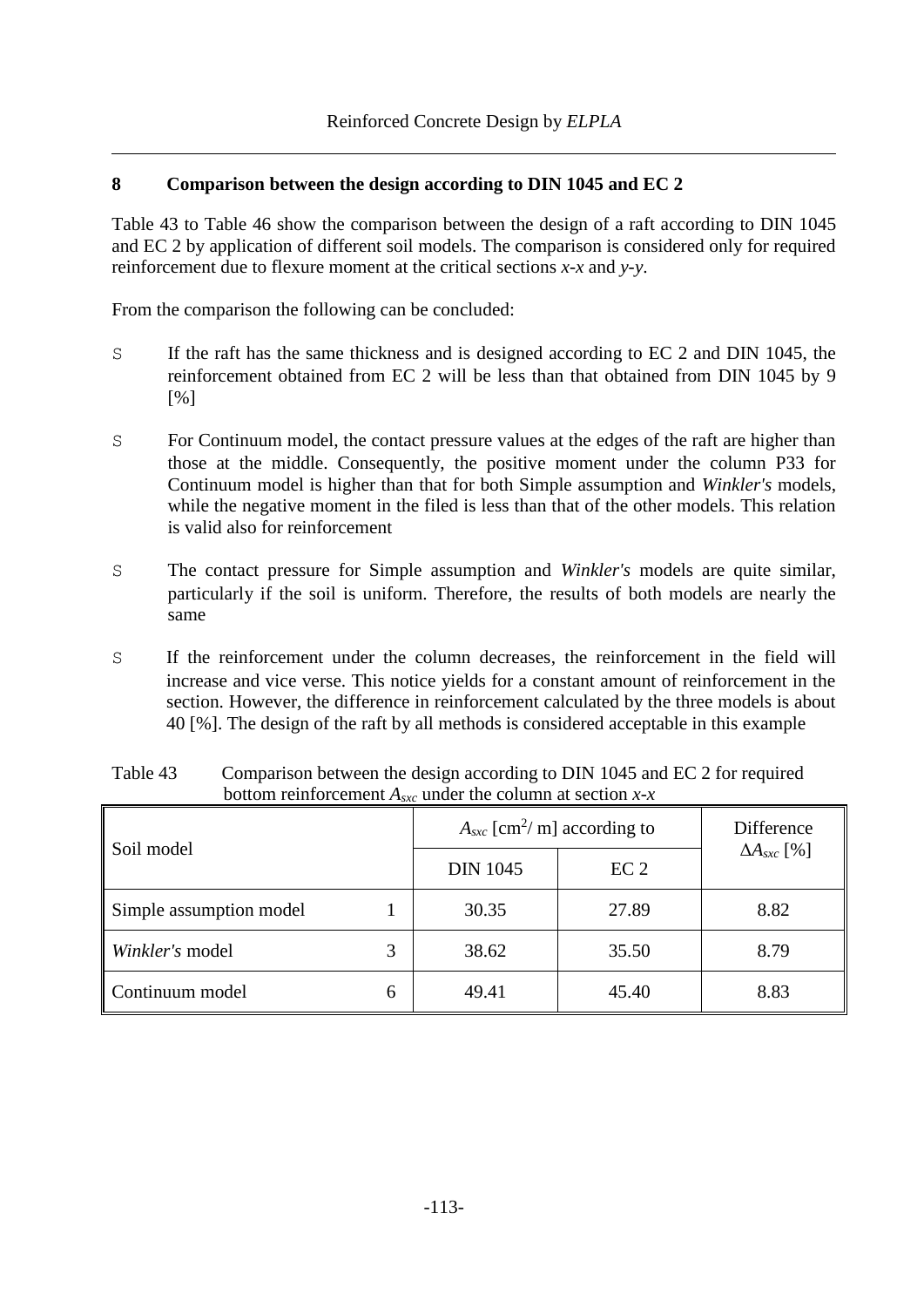| top reinforcement $A_{sxf}$ in the field at section $x-x$ |   |                                              |                 |                      |  |
|-----------------------------------------------------------|---|----------------------------------------------|-----------------|----------------------|--|
| Soil model                                                |   | $A_{sxf}$ [cm <sup>2</sup> / m] according to |                 | Difference           |  |
|                                                           |   | <b>DIN 1045</b>                              | EC <sub>2</sub> | $\Delta A_{sxf}$ [%] |  |
| Simple assumption model                                   |   | 46.37                                        | 42.62           | 8.80                 |  |
| Winkler's model                                           |   | 36.47                                        | 33.52           | 8.80                 |  |
| Continuum model                                           | 6 | 27.09                                        | 24.89           | 8.84                 |  |

| Table 44 | Comparison between the design according to DIN 1045 and EC 2 for required |
|----------|---------------------------------------------------------------------------|
|          | top reinforcement $A_{sxf}$ in the field at section $x-x$                 |

## Table 45 Comparison between the design according to DIN 1045 and EC 2 for required bottom reinforcement *Asyc* under the column at section *y-y*

| Soil model              |   | $A_{\rm{src}}$ [cm <sup>2</sup> /m] according to |                 | Difference                |
|-------------------------|---|--------------------------------------------------|-----------------|---------------------------|
|                         |   | <b>DIN 1045</b>                                  | EC <sub>2</sub> | $\Delta A_{\rm{SVC}}$ [%] |
| Simple assumption model |   | 29.92                                            | 27.49           | 8.84                      |
| Winkler's model         |   | 32.13                                            | 29.53           | 8.81                      |
| Continuum model         | 6 | 39.47                                            | 36.27           | 8.82                      |

## <span id="page-31-0"></span>Table 46 Comparison between the design according to DIN 1045 and EC 2 for required top reinforcement *Asyf* in the field at section *y-y*

| Soil model              |   | $A_{syf}$ [cm <sup>2</sup> / m] according to |                 | Difference           |
|-------------------------|---|----------------------------------------------|-----------------|----------------------|
|                         |   | <b>DIN 1045</b>                              | EC <sub>2</sub> | $\Delta A_{svf}$ [%] |
| Simple assumption model |   | 23.79                                        | 21.86           | 8.83                 |
| Winkler's model         |   | 21.43                                        | 19.69           | 8.84                 |
| Continuum model         | 6 | 14.43                                        | 13.25           | 8.91                 |